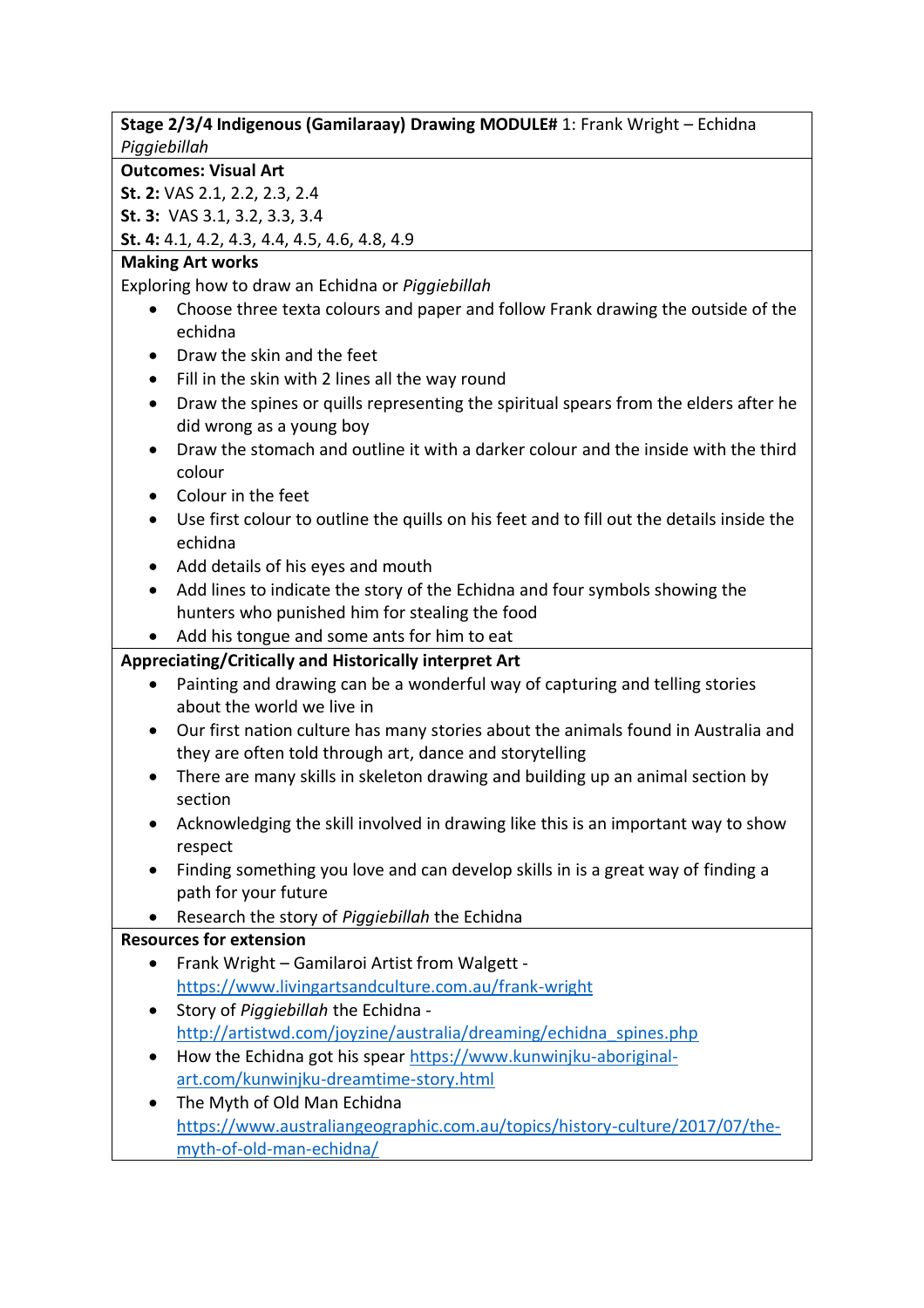• Echidna facts

<https://www.environment.sa.gov.au/goodliving/posts/2019/01/echidna-facts>

• Video of an echidna<https://youtu.be/yHjdIXN9v2g>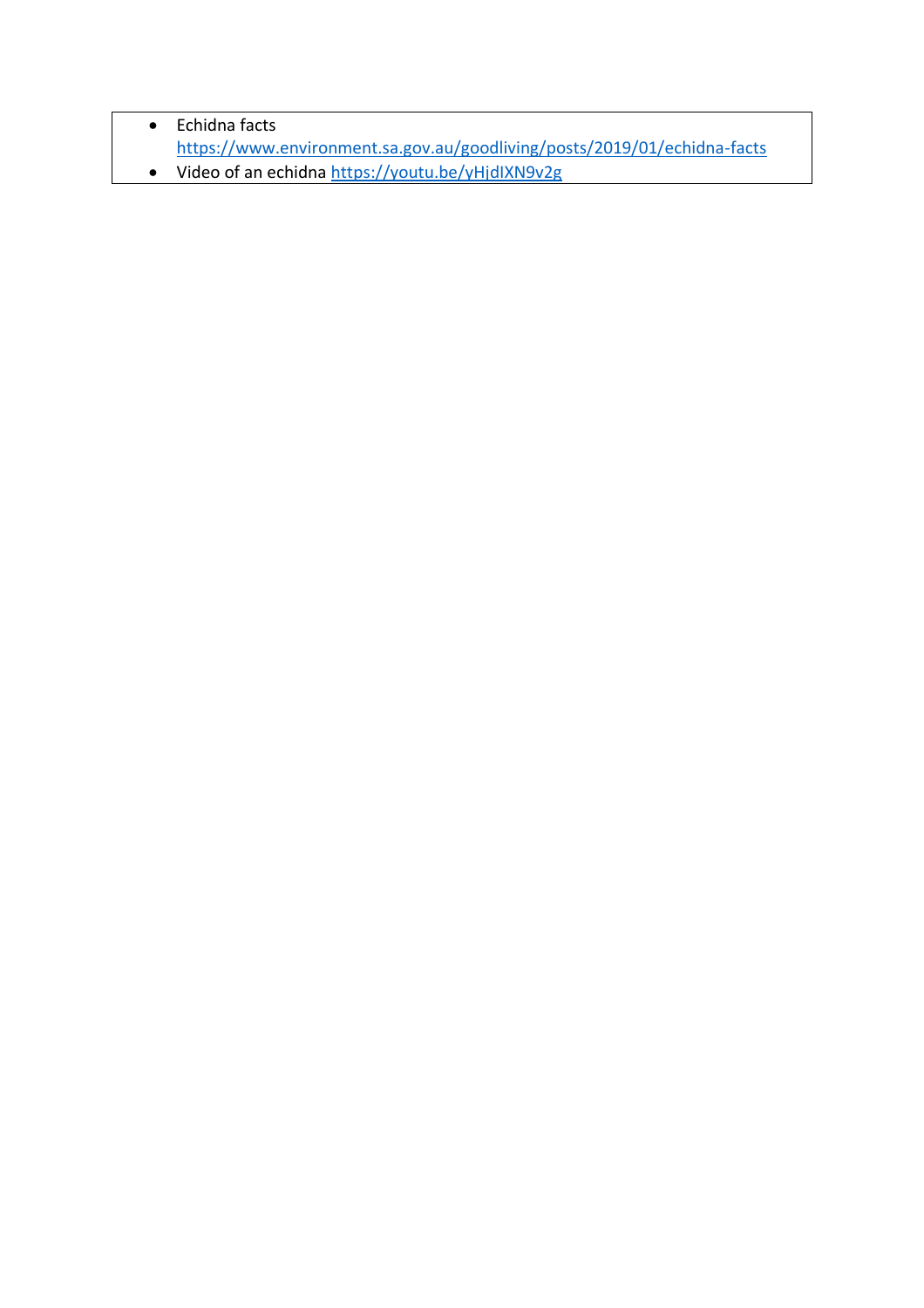#### **Stage 2/3/4 Indigenous (Gamilaraay) Drawing MODULE#** 2: Frank Wright – Butterfly *Pallah Pallah*

#### **Outcomes: Visual Art**

**St. 2:** VAS 2.1, 2.2, 2.3, 2.4

**St. 3:** VAS 3.1, 3.2, 3.3, 3.4

**St. 4:** 4.1, 4.2, 4.3, 4.4, 4.5, 4.6, 4.8, 4.9

# **Making Art works**

Exploring how to draw a butterfly or *Pallah Pallah*

- Choose three texta colours and paper and follow Frank drawing the butterfly
- Start with the head and the three parts of the body
- Draw the wings on the right and left
- Draw the stomach and outline it with a different colour
- Use a different colour to outline the wings and draw lines all the way round
- Add details of head and colour in
- Add patterns to the wings
- Add lines to indicate the story of the Butterfly and way the colours ran out of the butterfly in the rain and made the opals at Lightning Ridge

## **Appreciating/Critically and Historically interpret Art**

- Painting and drawing can be a wonderful way of capturing and telling stories about the world we live in
- Our first nation culture has many stories about the animals found in Australia and they are often told through art, dance and storytelling
- There are many skills in skeleton drawing and building up an animal section by section
- Acknowledging the skill involved in drawing like this is an important way to show respect
- Finding something you love and can develop skills in is a great way of finding a path for your future
- Research the story of *Pallah Pallah* the butterfly

- Frank Wright Gamilaroi Artist from Walgett <https://www.livingartsandculture.com.au/frank-wright>
- Story of *Pallah Pallah* the Butterfly How the Opal came to be <https://blackopaldirect.com/blog/aboriginal-origins-opal/>
- Moorambilla and *Pallah Pallah* [https://moorambilla.com/news/tag/pallah](https://moorambilla.com/news/tag/pallah-pallah/)[pallah/](https://moorambilla.com/news/tag/pallah-pallah/)
- *Pallah Pallah* by Alice Chance: Moorambilla Voices sing about the story of the butterfly from the *Lepidoptera* recording<https://youtu.be/AgftblUufWY>
- Butterfly facts<https://en.wikipedia.org/wiki/Butterfly>
- Life cycle of a butterfly <https://youtu.be/1HKpFsWY1VU> or [https://youtu.be/3o\\_nE1X014U](https://youtu.be/3o_nE1X014U)
- Lightning Ridge [https://en.wikipedia.org/wiki/Lightning\\_Ridge,\\_New\\_South\\_Wales#:~:](https://en.wikipedia.org/wiki/Lightning_Ridge,_New_South_Wales#:~)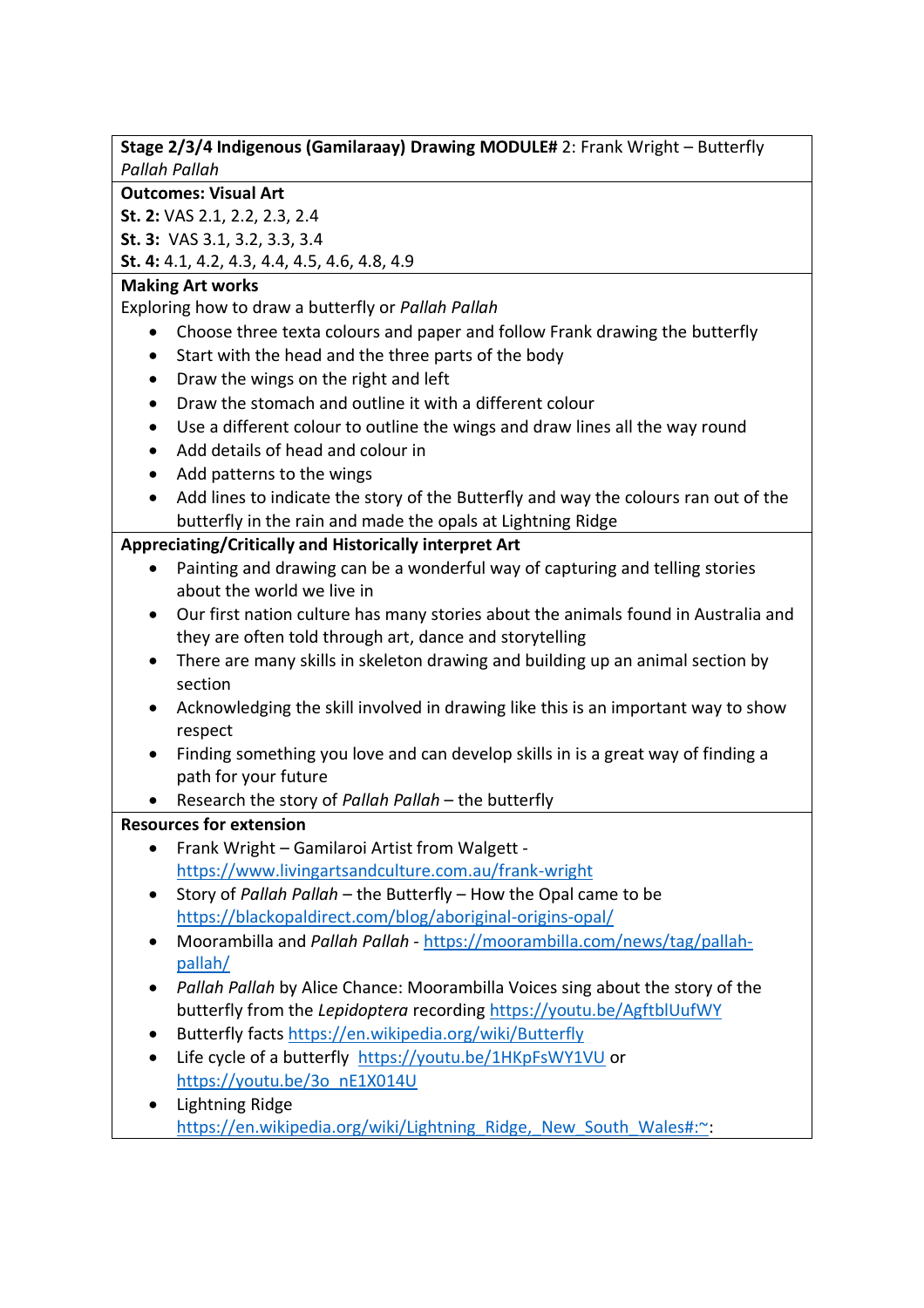#### **Stage 2/3/4 Indigenous (Gamilaraay) Drawing MODULE#** 3: Frank Wright – Goanna *Thulii* or *Yurandaali*

#### **Outcomes: Visual Art**

**St. 2:** VAS 2.1, 2.2, 2.3, 2.4

**St. 3:** VAS 3.1, 3.2, 3.3, 3.4

**St. 4:** 4.1, 4.2, 4.3, 4.4, 4.5, 4.6, 4.8, 4.9

## **Making Art works**

Exploring how to draw a Goanna or *Thulii* for Sand Goanna, *Yurandaali* for Tree Goanna.

- Choose three texta colours and paper and follow Frank drawing the body and tail of the Goanna
- Draw the head and neck
- Draw the legs and the five claws
- Add lines to the tail and the head
- Draw the stomach
- Colour in the joints with a different colour
- Use a different colour to outline the stomach lining
- Add patterns around the stomach
- Add eyes and lines to indicate the bones
- Add lines to indicate the story of the Goanna and the river and the Goanna's foot and tail prints

# **Appreciating/Critically and Historically interpret Art**

- Painting and drawing can be a wonderful way of capturing and telling stories about the world we live in
- Our first nation culture has many stories about the animals found in Australia and they are often told through art, dance and storytelling
- There are many skills in skeleton drawing and building up an animal section by section
- Acknowledging the skill involved in drawing like this is an important way to show respect
- Finding something you love and can develop skills in is a great way of finding a path for your future

## • Research the story of the *Thulii* or *Yurandaali* - the Sand or Tree Goanna

- Frank Wright Gamilaroi Artist from Walgett <https://www.livingartsandculture.com.au/frank-wright>
- Story of the *Dirawong* the Goanna of the Bundjalung people and Ngiyaampaa people<https://en.wikipedia.org/wiki/Dirawong>
- Story of the *Koockard* the River Goanna and how the Kookaburra got its laugh– <https://dreamtime.net.au/koockard/>
- Goanna facts<https://en.wikipedia.org/wiki/Goanna>
- Goannas (Monitor Lizards)<https://www.bushheritage.org.au/species/goannas>
- Walgett Tower Art that Frank painted with one of his goannas <https://www.australiansiloarttrail.com/walgett>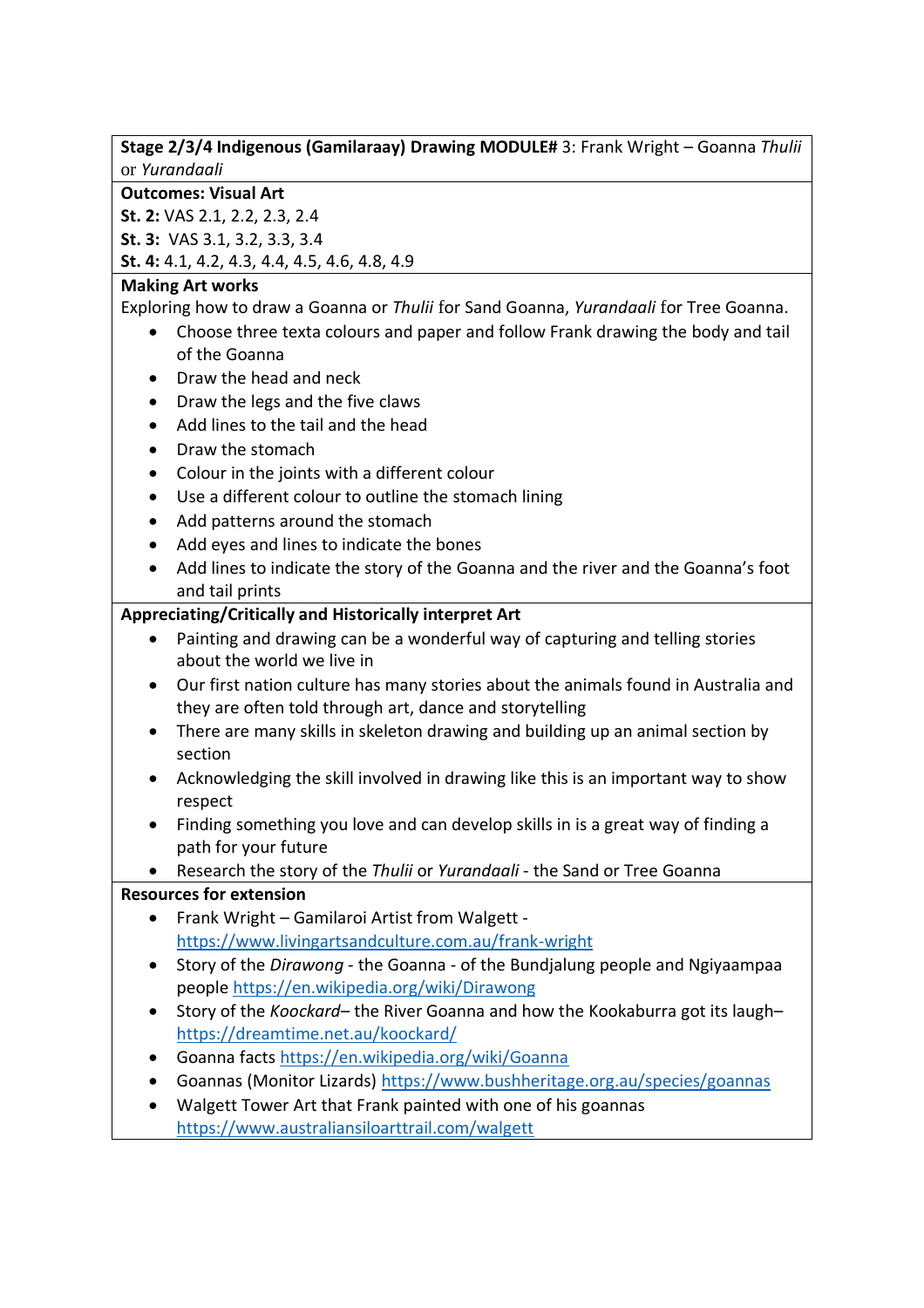**Stage 2/3/4 Indigenous (Gamilaraay) Drawing MODULE#** 4: Frank Wright – Turtle *Waraba*

#### **Outcomes: Visual Art**

**St. 2:** VAS 2.1, 2.2, 2.3, 2.4

**St. 3:** VAS 3.1, 3.2, 3.3, 3.4

**St. 4:** 4.1, 4.2, 4.3, 4.4, 4.5, 4.6, 4.8, 4.9

## **Making Art works**

Exploring how to draw a Turtle or *Waraba*

- Choose three texta colours and paper and follow Frank drawing the long neck turtle
- Start with the outline of the shell as a circle with a neck and a tail at either end
- Draw the head on to the neck
- Outline the shell and add two lines all the way round
- Draw his two back and two front legs and add 5 lines for his webbed feet and join them up
- Colour in the joints with a different colour
- Draw the stomach and outline it with a different colour
- Add lines to represent the inside of the shell
- Add details of head and neck
- Add details of the leg and the tail in a different colour
- Add lines to indicate the story of the Turtle and the river it swims in and its boundaries

# **Appreciating/Critically and Historically interpret Art**

- Painting and drawing can be a wonderful way of capturing and telling stories about the world we live in
- Our first nation culture has many stories about the animals found in Australia and they are often told through art, dance and storytelling
- There are many skills in skeleton drawing and building up an animal section by section
- Acknowledging the skill involved in drawing like this is an important way to show respect
- Finding something you love and can develop skills in is a great way of finding a path for your future
- Research the story of the turtle *Waraba* (Gamilaroi language) or *Wayamba* (Ngemba language)

- Frank Wright Gamilaroi Artist from Walgett <https://www.livingartsandculture.com.au/frank-wright>
- Story of Wayamba the turtle [https://www.kullillaart.com.au/dreamtime](https://www.kullillaart.com.au/dreamtime-stories/Wayamba-the-Turtle)[stories/Wayamba-the-Turtle](https://www.kullillaart.com.au/dreamtime-stories/Wayamba-the-Turtle)
- The story depicted in art [http://www.aboriginalaustralianart.com/Aboriginal-](http://www.aboriginalaustralianart.com/Aboriginal-Australian-Art-News/wayamba-the-turtle)[Australian-Art-News/wayamba-the-turtle](http://www.aboriginalaustralianart.com/Aboriginal-Australian-Art-News/wayamba-the-turtle)
- An animation of the story<https://youtu.be/DpzDvpZ0hMg>
- Freshwater turtles<https://youtu.be/DpzDvpZ0hMg>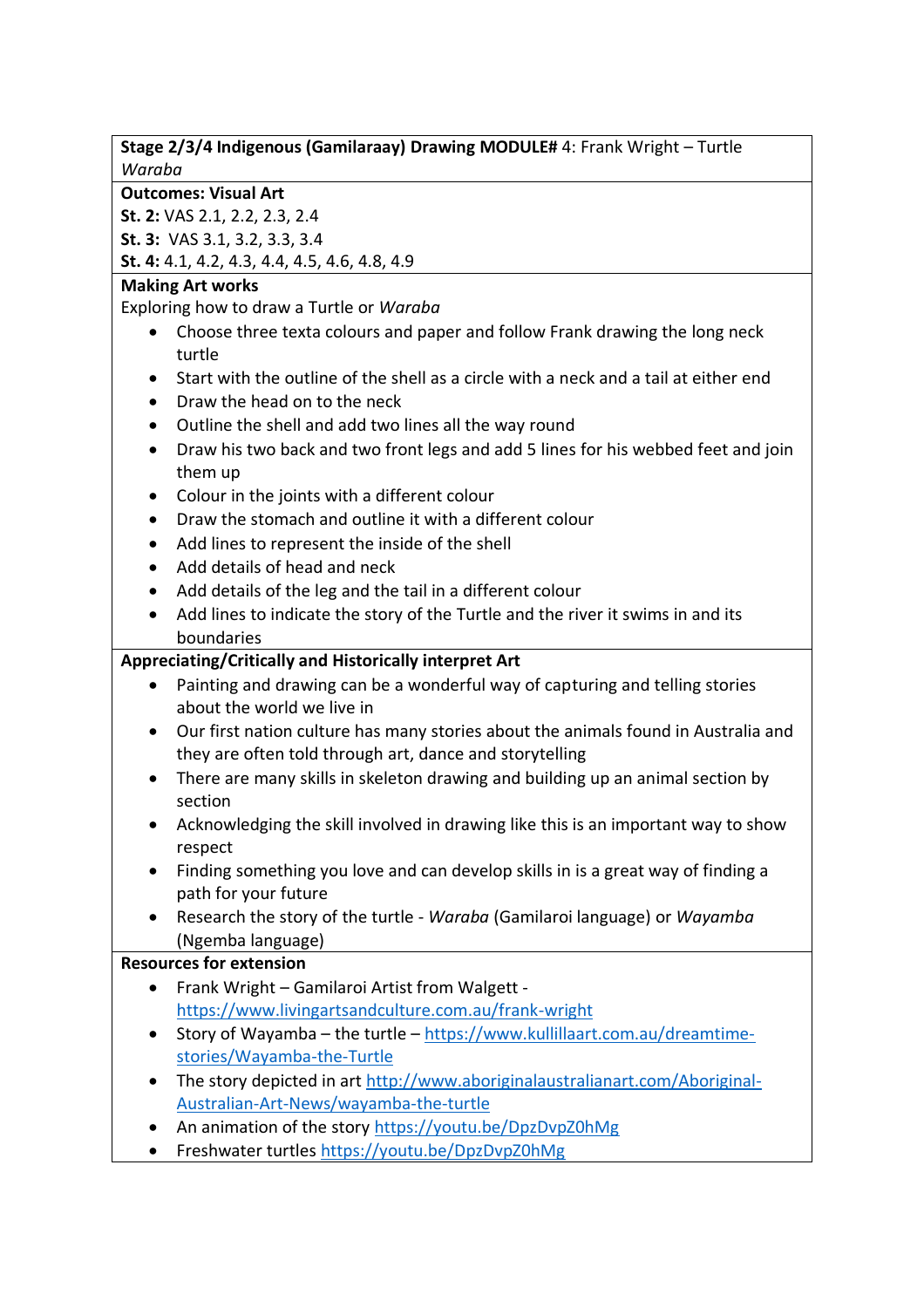• Walgett Tower Art that Frank painted with one of his turtles on it <https://www.australiansiloarttrail.com/walgett>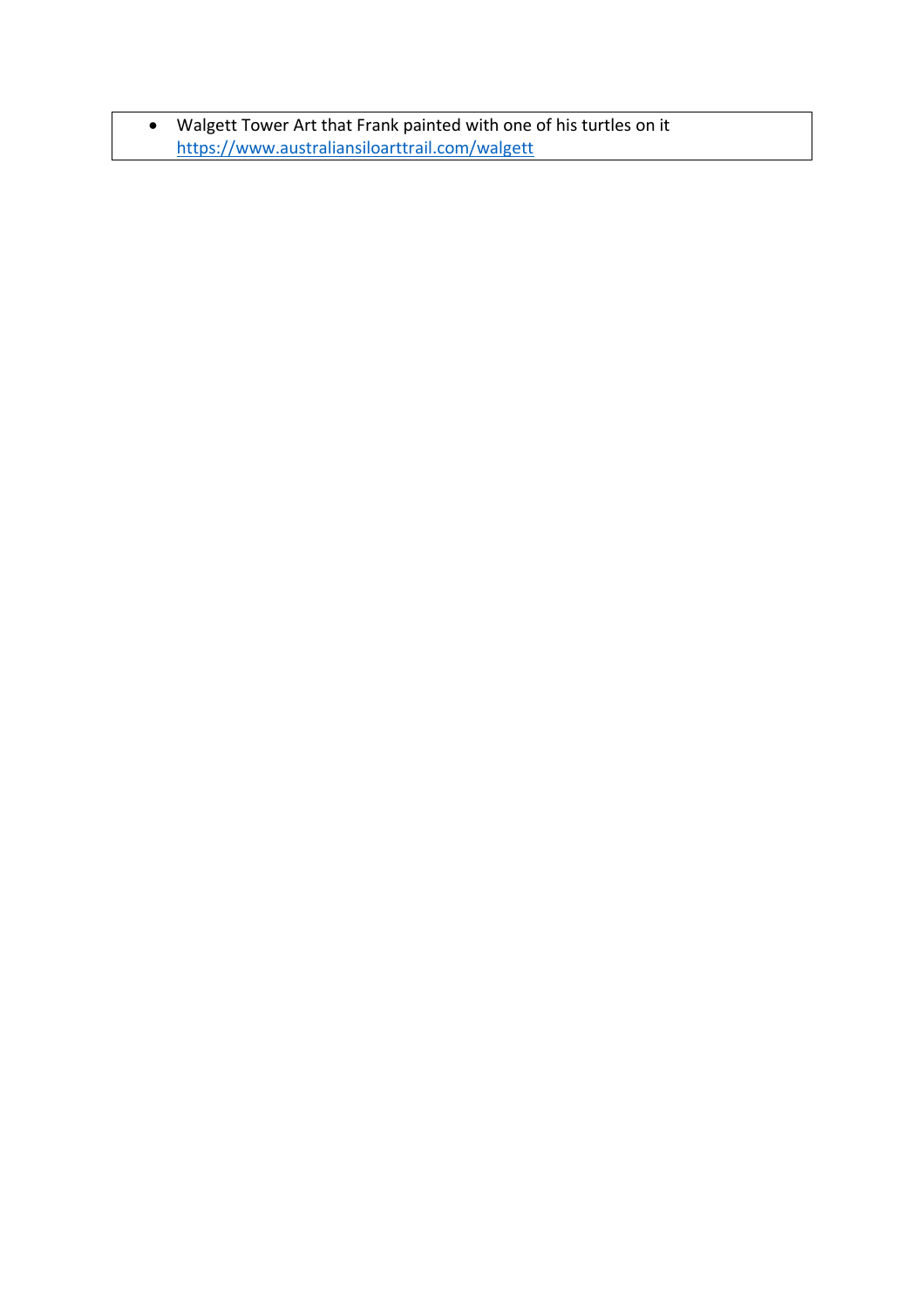**Stage 2/3/4 Indigenous (Gamilaraay) Drawing MODULE#** 5: Frank Wright – Fish *Guduu*

#### **Outcomes: Visual Art**

**St. 2:** VAS 2.1, 2.2, 2.3, 2.4

**St. 3:** VAS 3.1, 3.2, 3.3, 3.4

**St. 4:** 4.1, 4.2, 4.3, 4.4, 4.5, 4.6, 4.8, 4.9

#### **Making Art works**

Exploring how to draw a fish – *Guduu* (the Cod fish)

- Choose three texta colours and paper and follow Frank drawing the fish
- Start with the body from the head to the tail
- Draw the head and the fins
- Draw the bones with a different colour in each fin
- Draw the skeletal system of his spine
- Draw his stomach and colour it with a different colour
- Use a different colour to outline the stomach and draw lines to indicate what you would eat
- Draw the bones of the fish
- Add details of the eyes and patterns to the tail
- Add lines to indicate the story of the fish and the outline of the river and its banks

#### **Appreciating/Critically and Historically interpret Art**

- Painting and drawing can be a wonderful way of capturing and telling stories about the world we live in
- Our first nation culture has many stories about the animals found in Australia and they are often told through art, dance and storytelling
- There are many skills in skeleton drawing and building up an animal section by section
- Acknowledging the skill involved in drawing like this is an important way to show respect
- Finding something you love and can develop skills in is a great way of finding a path for your future
- Research how the aborigines used different parts of the fish for food, spear heads, needles and water bags
- Research the traditional custodians of the Brewarrina Aboriginal Fish Traps the Ngemba Wayilwan (or Wailwan) people

- Frank Wright Gamilaroi Artist from Walgett <https://www.livingartsandculture.com.au/frank-wright>
- The story of Goodoo or *Guduu* the Cod fish [http://www.artistwd.com/joyzine/australia/dreaming/rebellious\\_son.php](http://www.artistwd.com/joyzine/australia/dreaming/rebellious_son.php)
- Goodoo or *Guduu* the Murray Cod [https://www.mdba.gov.au/sites/default/files/archived/native-fish/Overview-of](https://www.mdba.gov.au/sites/default/files/archived/native-fish/Overview-of-the-history-fishery-biology.pdf)[the-history-fishery-biology.pdf](https://www.mdba.gov.au/sites/default/files/archived/native-fish/Overview-of-the-history-fishery-biology.pdf)
- Brewarrina Fish Traps https://en.wikipedia.org/wiki/Brewarrina Aboriginal Fish Traps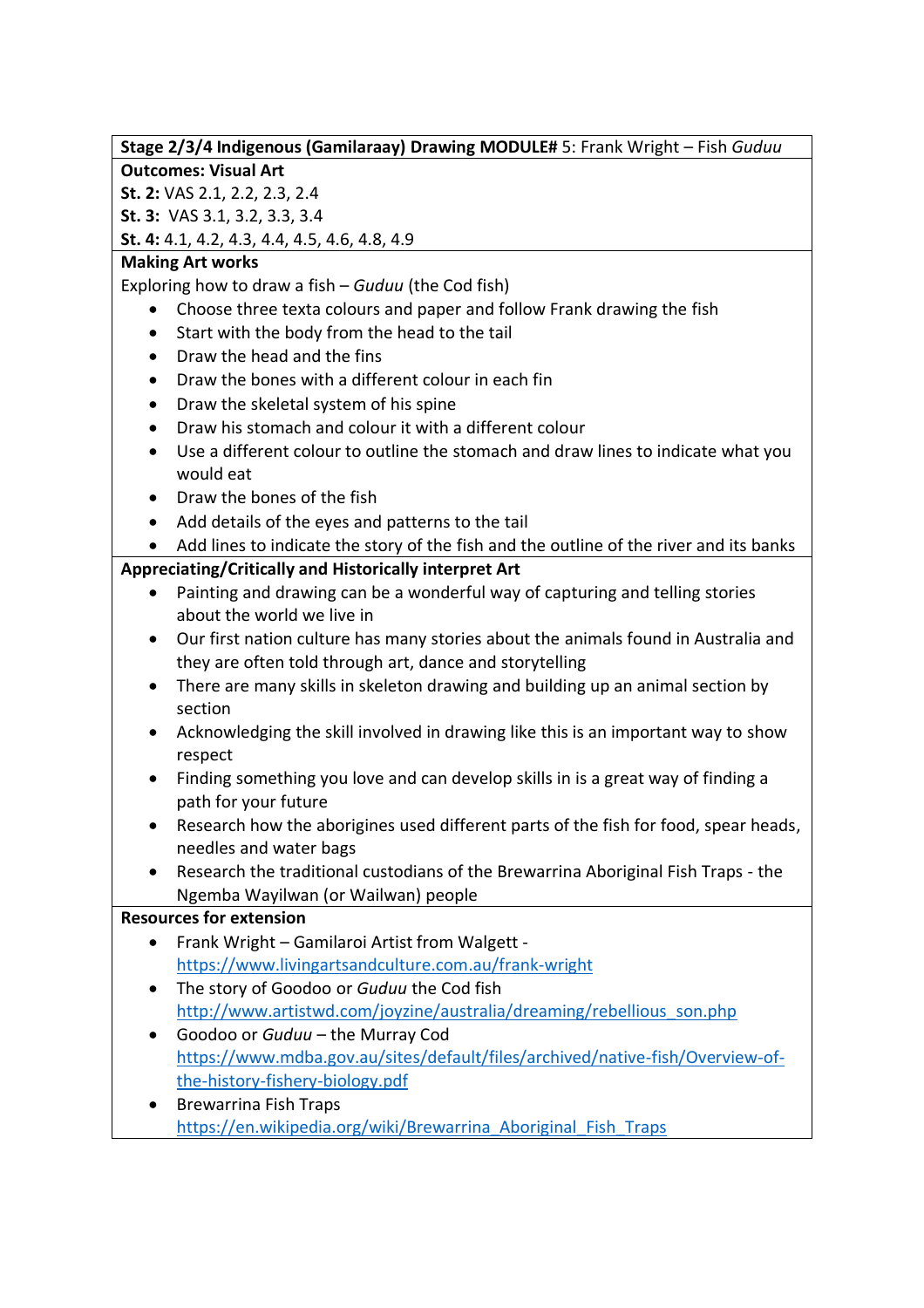<https://www.mpra.com.au/brewarrina-fish-traps>

- Story of Aboriginal aquaculture [https://www.odysseytraveller.com/articles/aboriginal-aquaculture-small-group](https://www.odysseytraveller.com/articles/aboriginal-aquaculture-small-group-tour-studies/)[tour-studies/](https://www.odysseytraveller.com/articles/aboriginal-aquaculture-small-group-tour-studies/)
- The Barwon River [https://en.wikipedia.org/wiki/Barwon\\_River\\_\(New\\_South\\_Wales\)](https://en.wikipedia.org/wiki/Barwon_River_(New_South_Wales))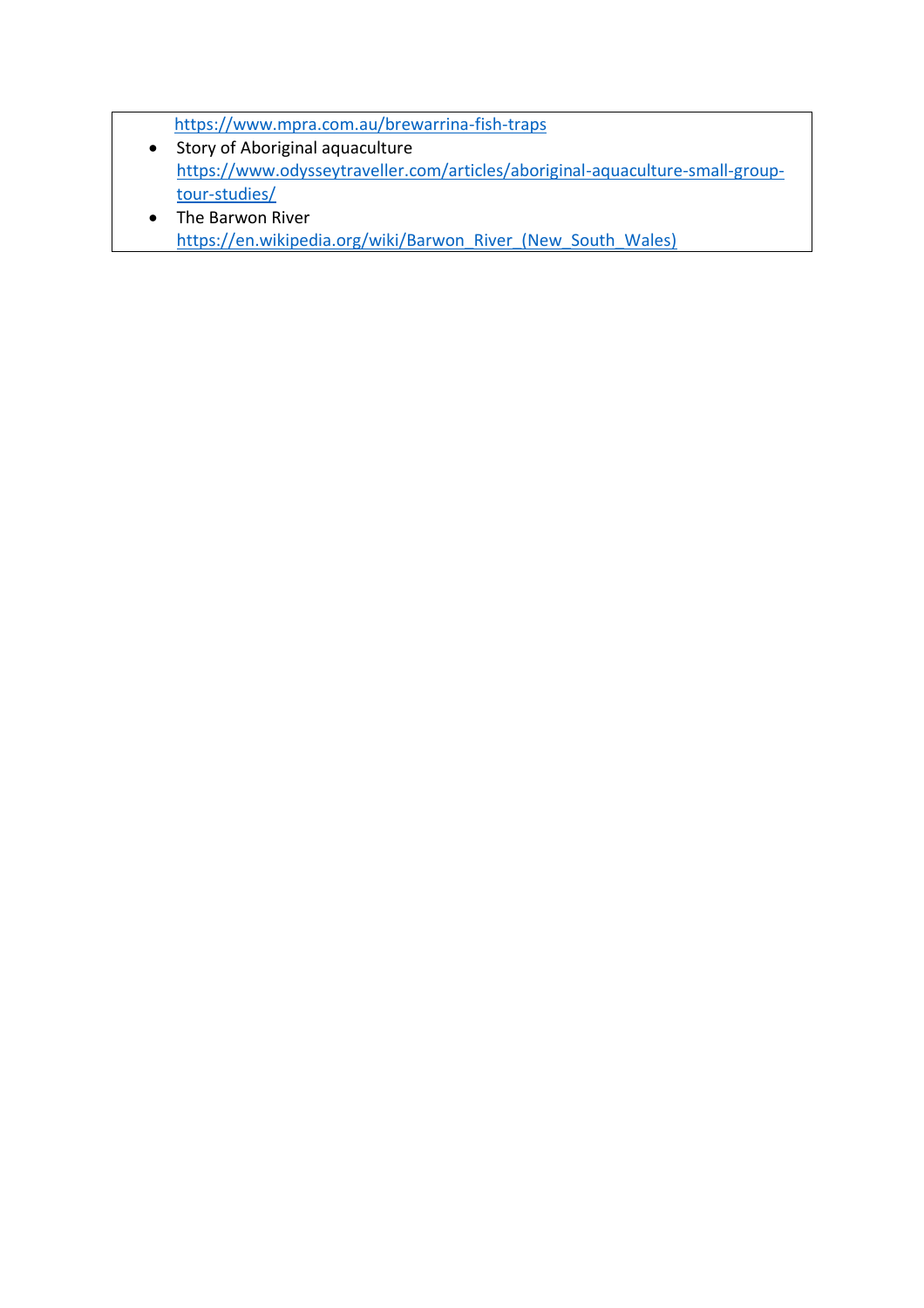#### **Stage 2/3/4 Indigenous (Gamilaraay) Drawing MODULE#** 6: Frank Wright – Emu *Dhinawan*

#### **Outcomes: Visual Art**

**St. 2:** VAS 2.1, 2.2, 2.3, 2.4

**St. 3:** VAS 3.1, 3.2, 3.3, 3.4

**St. 4:** 4.1, 4.2, 4.3, 4.4, 4.5, 4.6, 4.8, 4.9

## **Making Art works**

Exploring how to draw an emu or Dhinawan

- Choose three texta colours and paper and follow Frank drawing the emu
- Draw the outline of the head, mouth, long neck, body and tail
- Draw the joints of the neck and spinal area
- Add his front and back legs with the knee joints and feet with three toes
- Draw the stomach and outline it with different colours
- Draw the bones and meat area of his legs
- Colour in the joints
- Add details of neck and head
- Add patterns to the wings
- Add lines to indicate the story of *Dhinawan* the Emu, the river and its boundary lines

## **Appreciating/Critically and Historically interpret Art**

- Painting and drawing can be a wonderful way of capturing and telling stories about the world we live in
- Our first nation culture has many stories about the animals found in Australia and they are often told through art, dance and storytelling
- There are many skills in skeleton drawing and building up an animal section by section
- Acknowledging the skill involved in drawing like this is an important way to show respect
- Finding something you love and can develop skills in is a great way of finding a path for your future
- Research the story of the emu *Dinewan/Dhinawan*

- Frank Wright Gamilaroi Artist from Walgett <https://www.livingartsandculture.com.au/frank-wright>
- Story of the emu in the sky [https://www.abc.net.au/news/2017-04-05/aboriginal](https://www.abc.net.au/news/2017-04-05/aboriginal-astronomy-basis-of-dreamtime-stories-stargazing/8413492)[astronomy-basis-of-dreamtime-stories-stargazing/8413492#:](https://www.abc.net.au/news/2017-04-05/aboriginal-astronomy-basis-of-dreamtime-stories-stargazing/8413492)
- Story of *Dinewan or Dhinawan* the emu <https://www.kullillaart.com.au/dreamtime-stories/Dinewan-The-Emu>
- Moorambilla tells stories about Emus [https://moorambilla.com/news/respect](https://moorambilla.com/news/respect-moorambilla-celebrates-indigenous-stories/)[moorambilla-celebrates-indigenous-stories/](https://moorambilla.com/news/respect-moorambilla-celebrates-indigenous-stories/)
- Frank paints the story of the Seven Sisters for Moorambilla [https://moorambillablog.wordpress.com/2014/08/18/two-painters-and-seven](https://moorambillablog.wordpress.com/2014/08/18/two-painters-and-seven-sisters/)[sisters/](https://moorambillablog.wordpress.com/2014/08/18/two-painters-and-seven-sisters/)
- The Seven Sisters' story <https://indigenu.com.au/the-seven-sisters-story/>
- Interesting facts about Emus<https://en.wikipedia.org/wiki/Emu>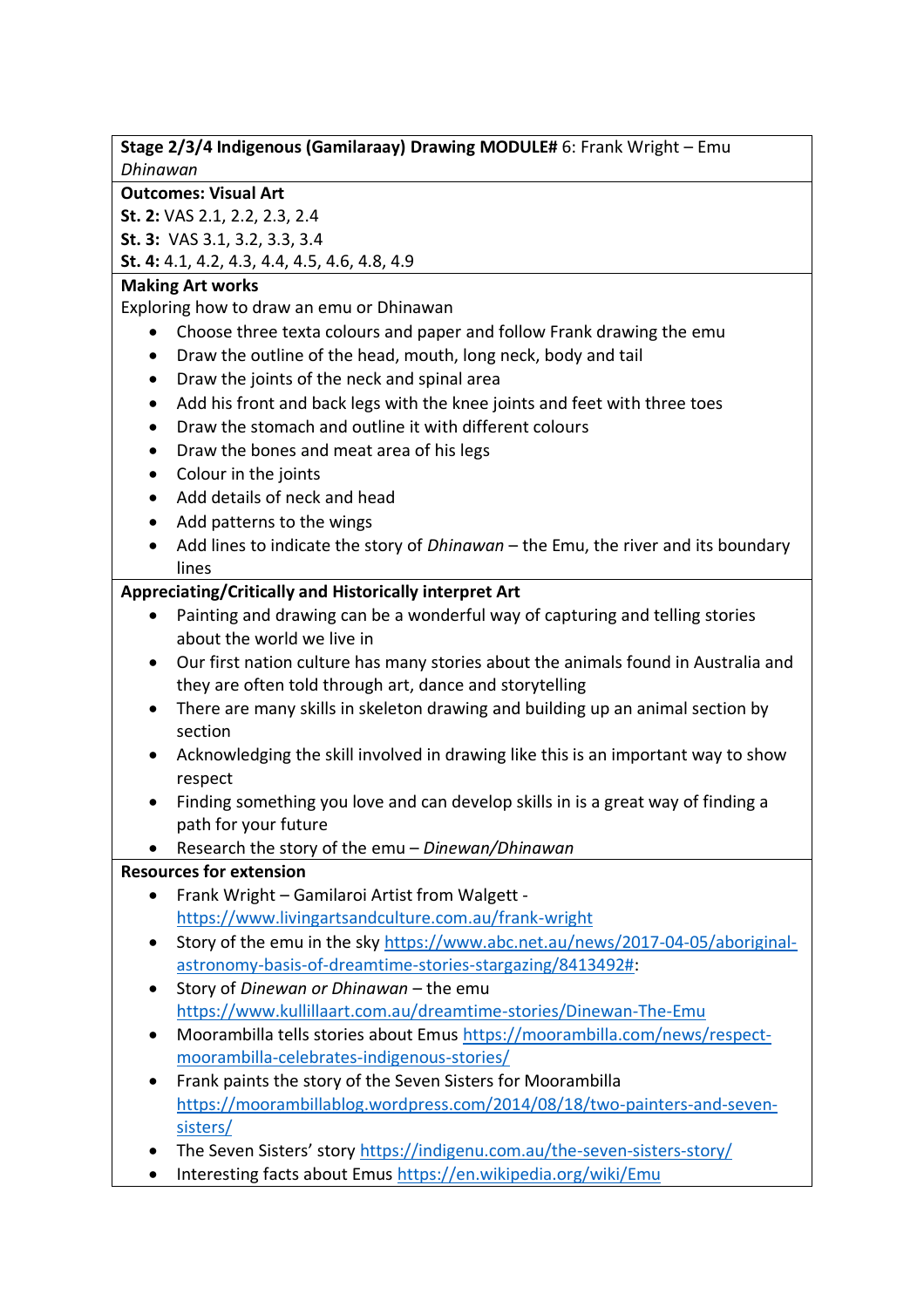• Walgett Tower Art that Frank painted one of his emus on <https://www.australiansiloarttrail.com/walgett>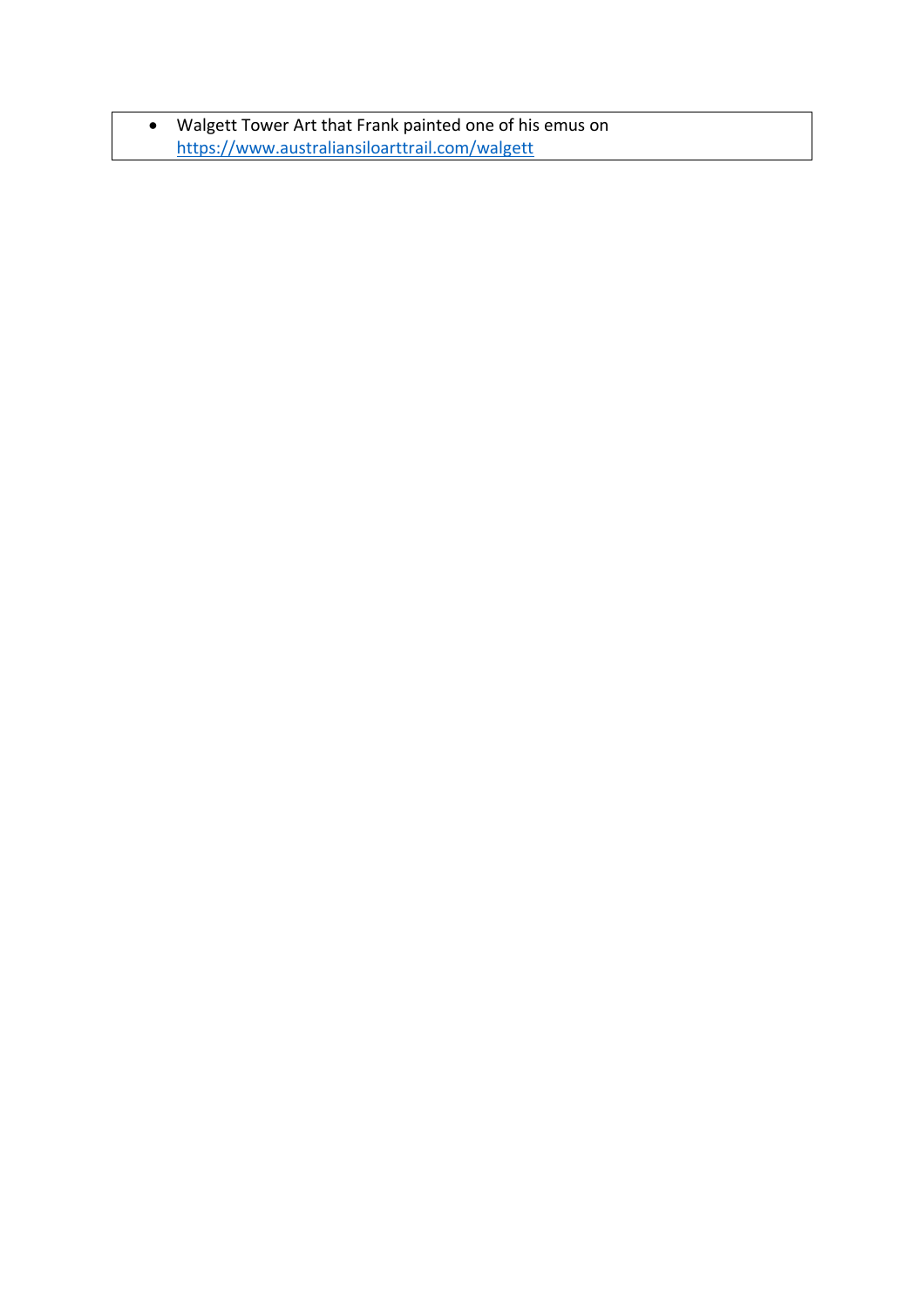| <b>Visual Arts</b>  |                                                                                                                                                                |                                                                                                                              |                                                                                                                                                                                  |                                                                                                                                                                                  |  |
|---------------------|----------------------------------------------------------------------------------------------------------------------------------------------------------------|------------------------------------------------------------------------------------------------------------------------------|----------------------------------------------------------------------------------------------------------------------------------------------------------------------------------|----------------------------------------------------------------------------------------------------------------------------------------------------------------------------------|--|
| Making              | <b>VAES1.1</b><br>Makes simple<br>pictures<br>and other kinds of<br>artworks about<br>things and<br>experiences.                                               | <b>VAS1.1</b><br>Makes artworks in a<br>particular way about<br>experiences of real<br>and imaginary<br>things.              | <b>VAS2.1</b><br>Represents the<br>qualities of<br>experiences<br>and things that are<br>interesting or<br>beautiful by<br>choosing among<br>aspects of subject<br>matter.       | <b>VAS3.1</b><br>Investigates subject<br>matter in an attempt<br>to represent<br>likenesses of things<br>in the world.                                                           |  |
|                     | <b>VAES1.2</b><br>Experiments with a<br>range of media in<br>selected forms.                                                                                   | VAS1.2<br>Uses the forms to<br>make artworks<br>according to varying<br>requirements                                         | <b>VAS2.2</b><br>Uses the forms to<br>suggest the qualities<br>of subject matter.                                                                                                | <b>VAS3.2</b><br>Makes artworks for<br>different audiences<br>assembling<br>materials in a variety<br>of ways.                                                                   |  |
| Appreciating        | VAES1.3<br>Recognises some of<br>the qualities of<br>different artworks<br>and<br>begins to realise that<br>artists make<br>artworks                           | <b>VAS1.3</b><br>Realises what artists<br>do, who they are<br>and what they make.                                            | <b>VAS2.3</b><br>Acknowledges that<br>artists make<br>artworks<br>for different reasons<br>and that various<br>interpretations are<br>possible.                                  | <b>VAS3.3</b><br>Acknowledges that<br>audiences respond<br>in<br>different ways to<br>artworks and that<br>there<br>are different<br>opinions<br>about the value of<br>artworks. |  |
|                     | <b>VAES1.4</b><br>Communicates their<br>ideas about pictures<br>and other kinds of<br>artworks.                                                                | <b>VAS1.4</b><br>Begins to interpret<br>the meaning of<br>artworks,<br>acknowledging the<br>roles of artist and<br>audience. | <b>VAS2.4</b><br><b>Identifies</b><br>connections<br>between subject<br>matter in artworks<br>and what they refer<br>to, and appreciates<br>the use of particular<br>techniques. | <b>VAS3.4</b><br>Communicates<br>about<br>the ways in which<br>subject matter is<br>represented in<br>artworks.                                                                  |  |
| <b>Visual Arts</b>  | Stage 2                                                                                                                                                        |                                                                                                                              | Stage 3                                                                                                                                                                          |                                                                                                                                                                                  |  |
| <b>Making</b>       | <b>VAS2.1</b><br>Represents the<br>qualities of experiences<br>and things that are<br>interesting or beautiful by choosing<br>among aspects of subject matter. |                                                                                                                              | <b>VAS3.1</b>                                                                                                                                                                    | Investigates subject matter in an<br>attempt to represent likenesses of<br>things in the world.                                                                                  |  |
|                     | <b>VAS2.2</b><br>Uses the forms to suggest the<br>qualities of subject matter.                                                                                 |                                                                                                                              | <b>VAS3.2</b><br>ways.                                                                                                                                                           | Makes artworks for<br>different audiences<br>assembling materials in a variety of                                                                                                |  |
| <b>Appreciating</b> | <b>VAS2.3</b><br>Acknowledges that<br>artists make artworks<br>for different reasons<br>and that various<br>interpretations are possible.                      |                                                                                                                              | <b>VAS3.3</b><br>Acknowledges that<br>audiences respond in<br>different ways to<br>artworks and that there<br>are different opinions<br>about the value of artworks.             |                                                                                                                                                                                  |  |
|                     | <b>VAS2.4</b>                                                                                                                                                  |                                                                                                                              | <b>VAS3.4</b><br>Communicates about                                                                                                                                              |                                                                                                                                                                                  |  |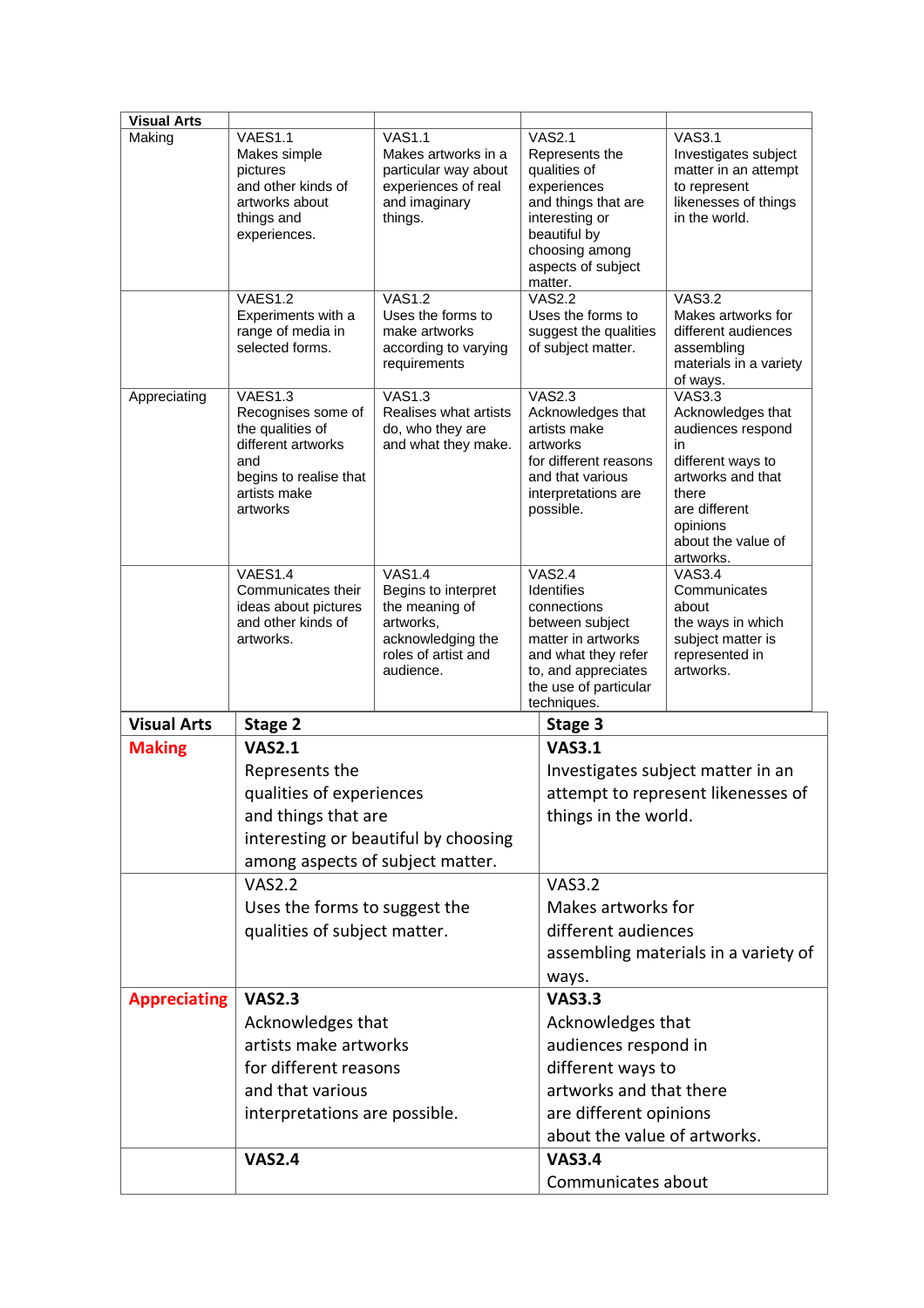|  | Identifies connections between         | the ways in which subject matter is |  |
|--|----------------------------------------|-------------------------------------|--|
|  | subject matter in artworks and what    | represented in artworks.            |  |
|  | they refer to, and appreciates the use |                                     |  |
|  | of particular techniques.              |                                     |  |

| <b>Visual Arts</b> |                                                                                                                                      |                                                                                                                              |                                                                                                                                                                                  |                                                                                                                                                                                  |
|--------------------|--------------------------------------------------------------------------------------------------------------------------------------|------------------------------------------------------------------------------------------------------------------------------|----------------------------------------------------------------------------------------------------------------------------------------------------------------------------------|----------------------------------------------------------------------------------------------------------------------------------------------------------------------------------|
| Making             | <b>VAES1.1</b><br>Makes simple<br>pictures<br>and other kinds of<br>artworks about<br>things and<br>experiences.                     | <b>VAS1.1</b><br>Makes artworks in a<br>particular way about<br>experiences of real<br>and imaginary<br>things.              | <b>VAS2.1</b><br>Represents the<br>qualities of<br>experiences<br>and things that are<br>interesting or<br>beautiful by<br>choosing among<br>aspects of subject<br>matter.       | <b>VAS3.1</b><br>Investigates subject<br>matter in an attempt<br>to represent<br>likenesses of things<br>in the world.                                                           |
|                    | <b>VAES1.2</b><br>Experiments with a<br>range of media in<br>selected forms.                                                         | <b>VAS1.2</b><br>Uses the forms to<br>make artworks<br>according to varying<br>requirements                                  | <b>VAS2.2</b><br>Uses the forms to<br>suggest the qualities<br>of subject matter.                                                                                                | <b>VAS3.2</b><br>Makes artworks for<br>different audiences<br>assembling<br>materials in a variety<br>of ways.                                                                   |
| Appreciating       | VAES1.3<br>Recognises some of<br>the qualities of<br>different artworks<br>and<br>begins to realise that<br>artists make<br>artworks | <b>VAS1.3</b><br>Realises what artists<br>do, who they are<br>and what they make.                                            | <b>VAS2.3</b><br>Acknowledges that<br>artists make<br>artworks<br>for different reasons<br>and that various<br>interpretations are<br>possible.                                  | <b>VAS3.3</b><br>Acknowledges that<br>audiences respond<br>in<br>different ways to<br>artworks and that<br>there<br>are different<br>opinions<br>about the value of<br>artworks. |
|                    | VAES1.4<br>Communicates their<br>ideas about pictures<br>and other kinds of<br>artworks.                                             | <b>VAS1.4</b><br>Begins to interpret<br>the meaning of<br>artworks,<br>acknowledging the<br>roles of artist and<br>audience. | <b>VAS2.4</b><br><b>Identifies</b><br>connections<br>between subject<br>matter in artworks<br>and what they refer<br>to, and appreciates<br>the use of particular<br>techniques. | <b>VAS3.4</b><br>Communicates<br>about<br>the ways in which<br>subject matter is<br>represented in<br>artworks.                                                                  |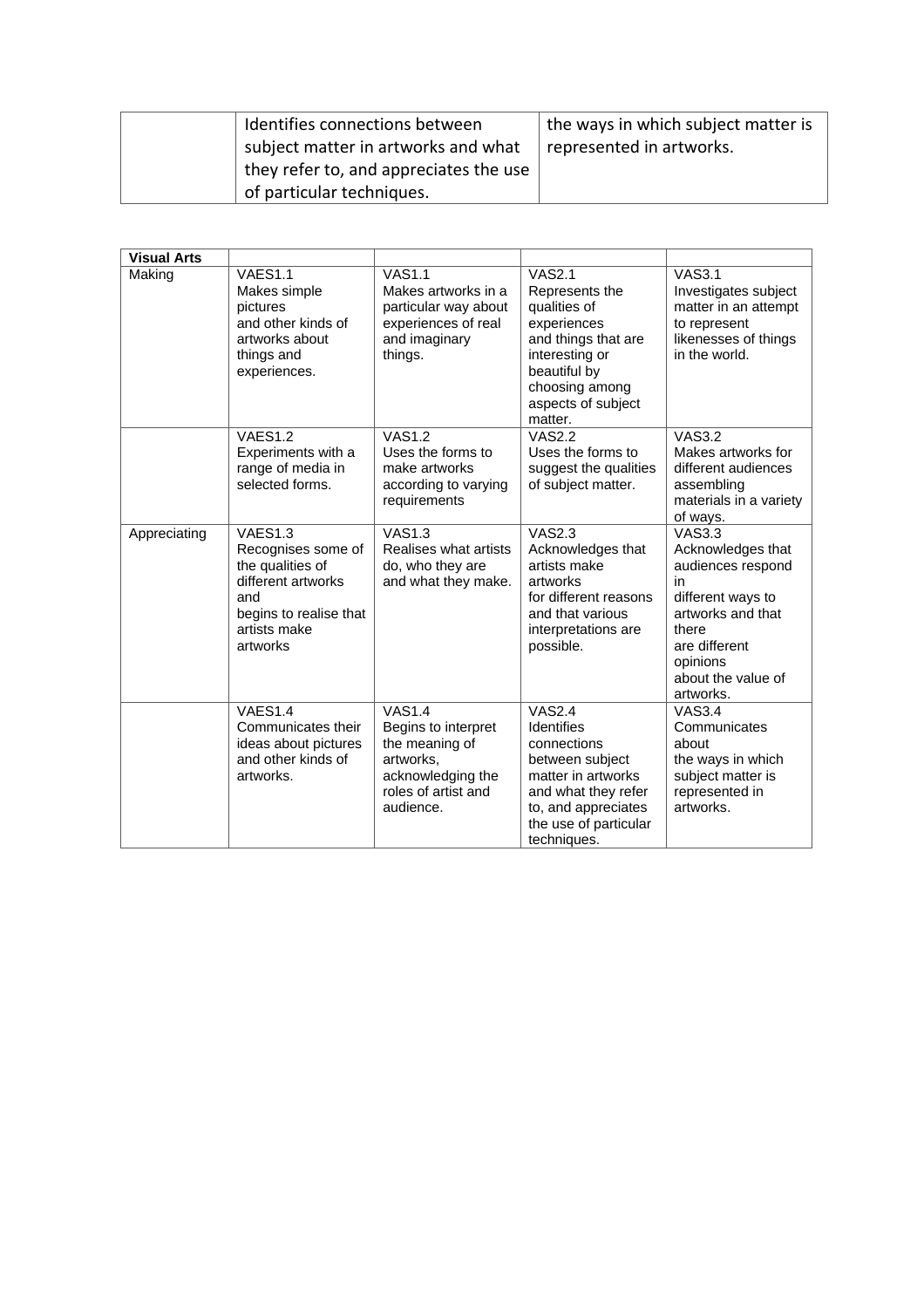**Stage 2/3/4 Indigenous (Gamilaraay) Drawing MODULE#** 1: Frank Wright – Platypus – *Gaya-dari*

#### **Outcomes: Visual Art**

**St. 2:** VAS 2.1, 2.2, 2.3, 2.4

**St. 3:** VAS 3.1, 3.2, 3.3, 3.4

**St. 4:** 4.1, 4.2, 4.3, 4.4, 4.5, 4.6, 4.8, 4.9

## **Making Art works**

Exploring how to draw a Platypus – *Gaya-dari* - a very sacred animal

- Choose three texta colours and paper and follow Frank drawing the body of the Platypus
- Draw lines to separate the tail, the stomach area, the head and the mouth
- Add legs either side of the platypus and add lines for the elbows
- Draw the lining of the stomach and colour it with a different colour. Draw the outline with original colour
- Draw the eyes on the head
- Draw five lines for his feet and join them up to represent his webs
- Draw the bones and meat area on his legs
- Draw details of his mouth
- Add more detail to the stomach area and tail area
- Colour in the joints of the elbows
- Add lines to indicate the story of the Playtpus or *Gaya-dari* and the river he lives in

#### **Appreciating/Critically and Historically interpret Art**

- Painting and drawing can be a wonderful way of capturing and telling stories about the world we live in
- Our first nation culture has many stories about the animals found in Australia and they are often told through art, dance and storytelling
- There are many skills in skeleton drawing and building up an animal section by section
- Acknowledging the skill involved in drawing like this is an important way to show respect
- Finding something you love and can develop skills in is a great way of finding a path for your future

• Research the story of the Platypus - *Gaya-dari*

- Frank Wright Gamilaroi Artist from Walgett <https://www.livingartsandculture.com.au/frank-wright>
- 2 stories of the Platypus <https://www.didjshop.com/stories/platypus.html> <https://www.kullillaart.com.au/dreamtime-stories/gaya-dari-the-platypus/>
- Animation of the story of the platypus https://youtu.be/IDI5QwAR8DI
- Platypus fact[s https://www.environment.nsw.gov.au/topics/animals-and](https://www.environment.nsw.gov.au/topics/animals-and-plants/native-animals/native-animal-facts/platypus)[plants/native-animals/native-animal-facts/platypus](https://www.environment.nsw.gov.au/topics/animals-and-plants/native-animals/native-animal-facts/platypus)
- Videos about the Platypus<https://youtu.be/Co--pwwoG4s>
- Video of facts about the Platypu[s https://youtu.be/xuRvw3WQDkc](https://youtu.be/xuRvw3WQDkc)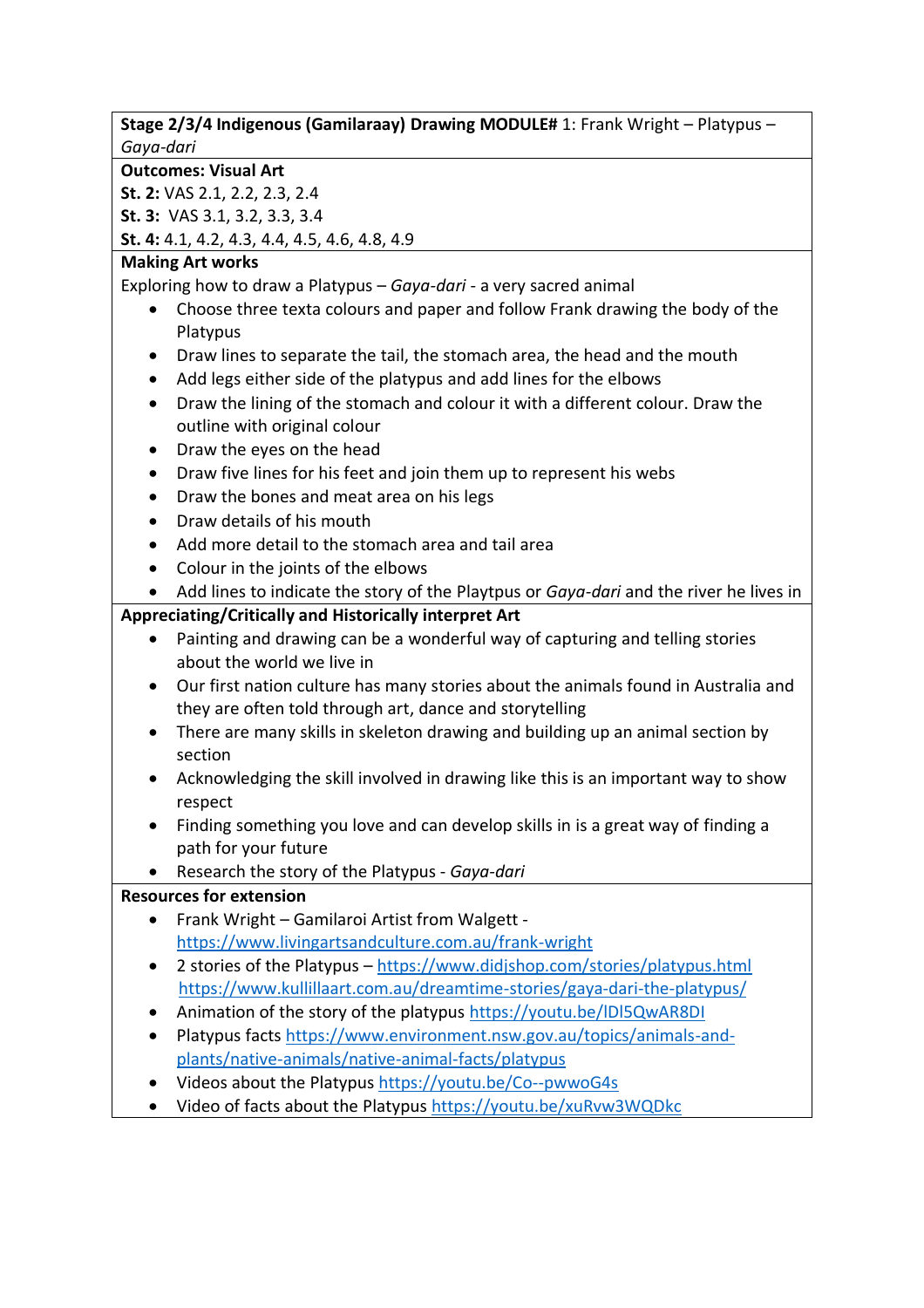**Stage 2/3/4 Indigenous (Gamilaraay) Drawing MODULE#** 2: Frank Wright – Yellow Belly *Thagaay* and Yabby

#### **Outcomes: Visual Art**

**St. 2:** VAS 2.1, 2.2, 2.3, 2.4

**St. 3:** VAS 3.1, 3.2, 3.3, 3.4

**St. 4:** 4.1, 4.2, 4.3, 4.4, 4.5, 4.6, 4.8, 4.9

# **Making Art works**

Exploring how to draw a Yellow Belly Fish or *Thagaay* and Yabby

- Choose three texta colours and paper and follow Frank drawing the Yellow Belly and Yabby
- Start with the outline of the fish jumping out of the water
- Add the tail and designate the head, jaw, mouth
- Add the fins
- Draw the backbone down the middle and the bones
- Draw the stomach, liver and lungs and colour it in with a different colour
- Use first colour to outline the stomach
- Put bones in the fins and tail in a different colour
- Draw a line in the head and place the eye on the right-hand side
- Draw the outline of a yabby on the side of the fish
- Add three shapes for the tail
- Draw the stomach in the middle of each section
- Add details of the head and claws
- Add the eyes and tentacles
- Detail the tail
- Add three legs on each side
- Add lines to indicate the story of the Yellow Belly or *Thagaay* and Yabby and how they live in the river together

# **Appreciating/Critically and Historically interpret Art**

- Painting and drawing can be a wonderful way of capturing and telling stories about the world we live in
- Our first nation culture has many stories about the animals found in Australia and they are often told through art, dance and storytelling
- There are many skills in skeleton drawing and building up an animal section by section
- Acknowledging the skill involved in drawing like this is an important way to show respect
- Finding something you love and can develop skills in is a great way of finding a path for your future
- Research the story of *Thagaay* the Yellow Belly and the Yabby

- Frank Wright Gamilaroi Artist from Walgett <https://www.livingartsandculture.com.au/frank-wright>
- Story of how the Darling River was created<https://dreamtime.net.au/creation/>
- Yellow Belly freshwater perch [http://perch.com.au/golden\\_perch.htm](http://perch.com.au/golden_perch.htm)
- How to catch and cook a *Thagaay* Yellow Belly fish <https://youtu.be/0eypnSvFvF8>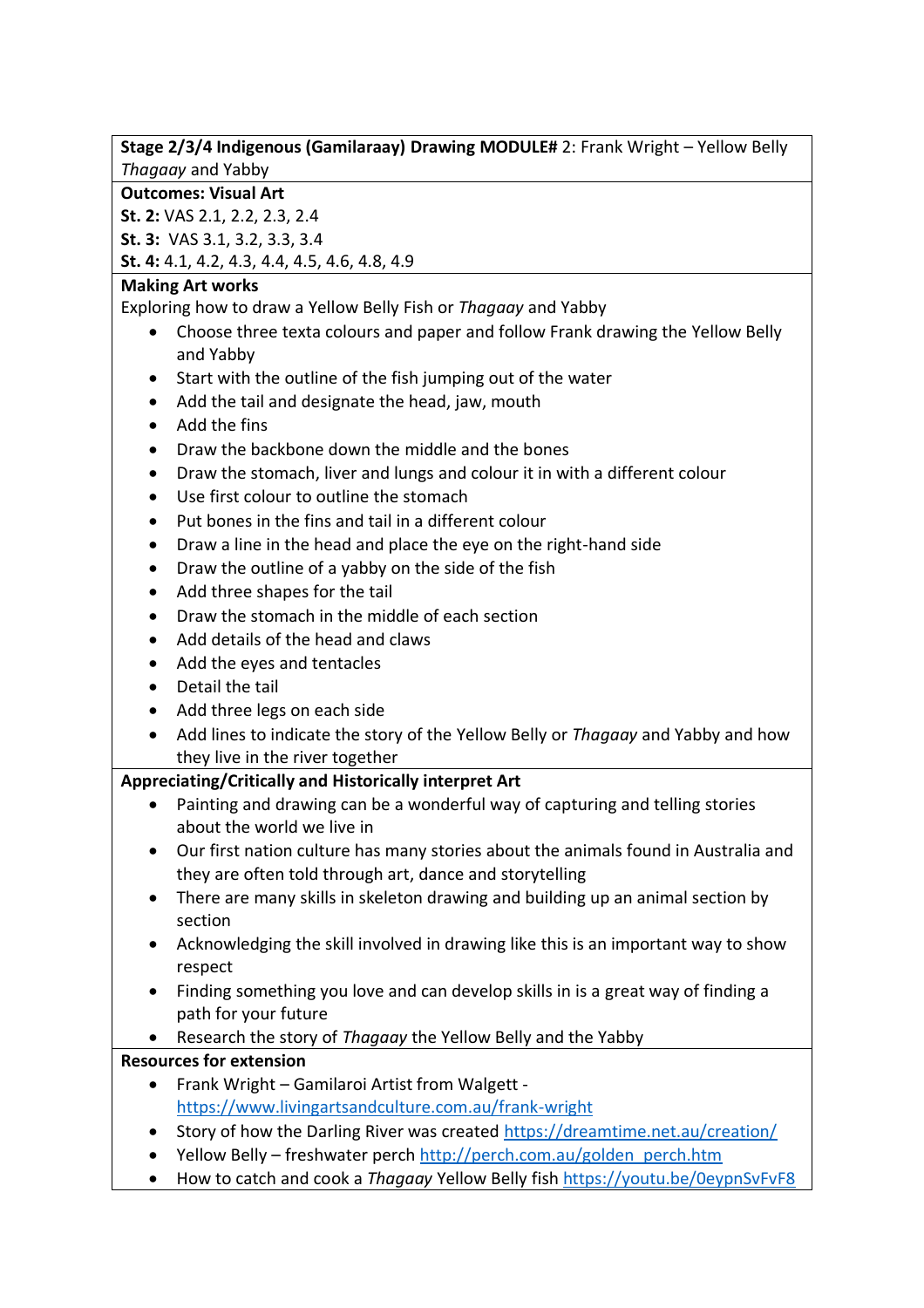- Yellow Belly fact[s https://en.wikipedia.org/wiki/Golden\\_perch](https://en.wikipedia.org/wiki/Golden_perch)
- Facts about the Yabby <https://australian.museum/learn/animals/crustaceans/black-yabbie/>
- Story of children collecting Yabbies [http://myplace.edu.au/teaching\\_activities/1878\\_](http://myplace.edu.au/teaching_activities/1878_-_before_time/beforetime02barangaroo/2/yabbies.html) before\_time/beforetime02barangaroo/2/yabbies.html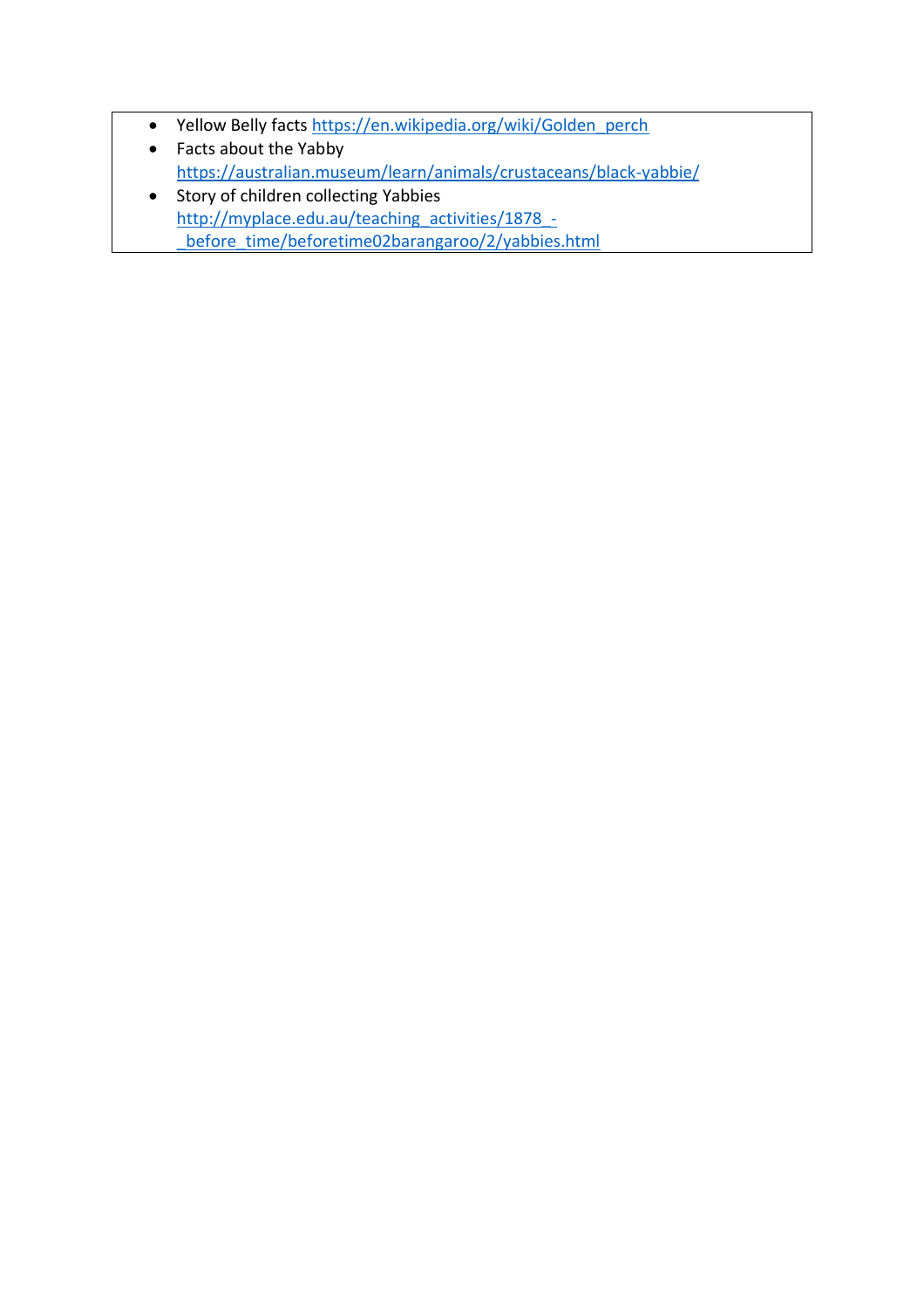**Stage 2/3/4 Indigenous (Gamilaraay) Drawing MODULE#** 3: Frank Wright – Kangaroo *Banadarr*

#### **Outcomes: Visual Art**

**St. 2:** VAS 2.1, 2.2, 2.3, 2.4

**St. 3:** VAS 3.1, 3.2, 3.3, 3.4

**St. 4:** 4.1, 4.2, 4.3, 4.4, 4.5, 4.6, 4.8, 4.9

## **Making Art works**

Exploring how to draw a Kangaroo – the *Banadarr*

- Choose three texta colours and paper and follow Frank drawing the Kangaroo
- Draw the body and tail
- Add the legs, arms and head and ears with details of the bones
- Add the feet and the joints for the knees
- Add details on the tail
- Draw the hands with five claws
- Draw the heart, stomach and colour it in a different colour
- Draw the detail of the neck and throat area and backbone
- Colour in the joints
- Add eyes, stomach lining and lines to indicate the bones and meat areas
- Add lines to indicate the story of the Kangaroo *Banadarr* and the outline of country and his footprints

# **Appreciating/Critically and Historically interpret Art**

- Painting and drawing can be a wonderful way of capturing and telling stories about the world we live in
- Our first nation culture has many stories about the animals found in Australia and they are often told through art, dance and storytelling
- There are many skills in skeleton drawing and building up an animal section by section
- Acknowledging the skill involved in drawing like this is an important way to show respect
- Finding something you love and can develop skills in is a great way of finding a path for your future
- Research the story of *Banadarr* the Kangaroo

- Frank Wright Gamilaroi Artist from Walgett <https://www.livingartsandculture.com.au/frank-wright>
- Mr Lowes reading the story 'How the kangaroos got their tail' <https://youtu.be/7jmFggPHjks>
- Kangaroo facts [www.bushheritage.org.au/species/kangaroos](http://www.bushheritage.org.au/species/kangaroos)
- Gangurru: Aboriginal Kangaroos Facts <https://www.welcometocountry.org/gangurru-aboriginal-kangaroo-facts/>
- Kangaroo Dance https://youtu.be/ b-vI3Nf50g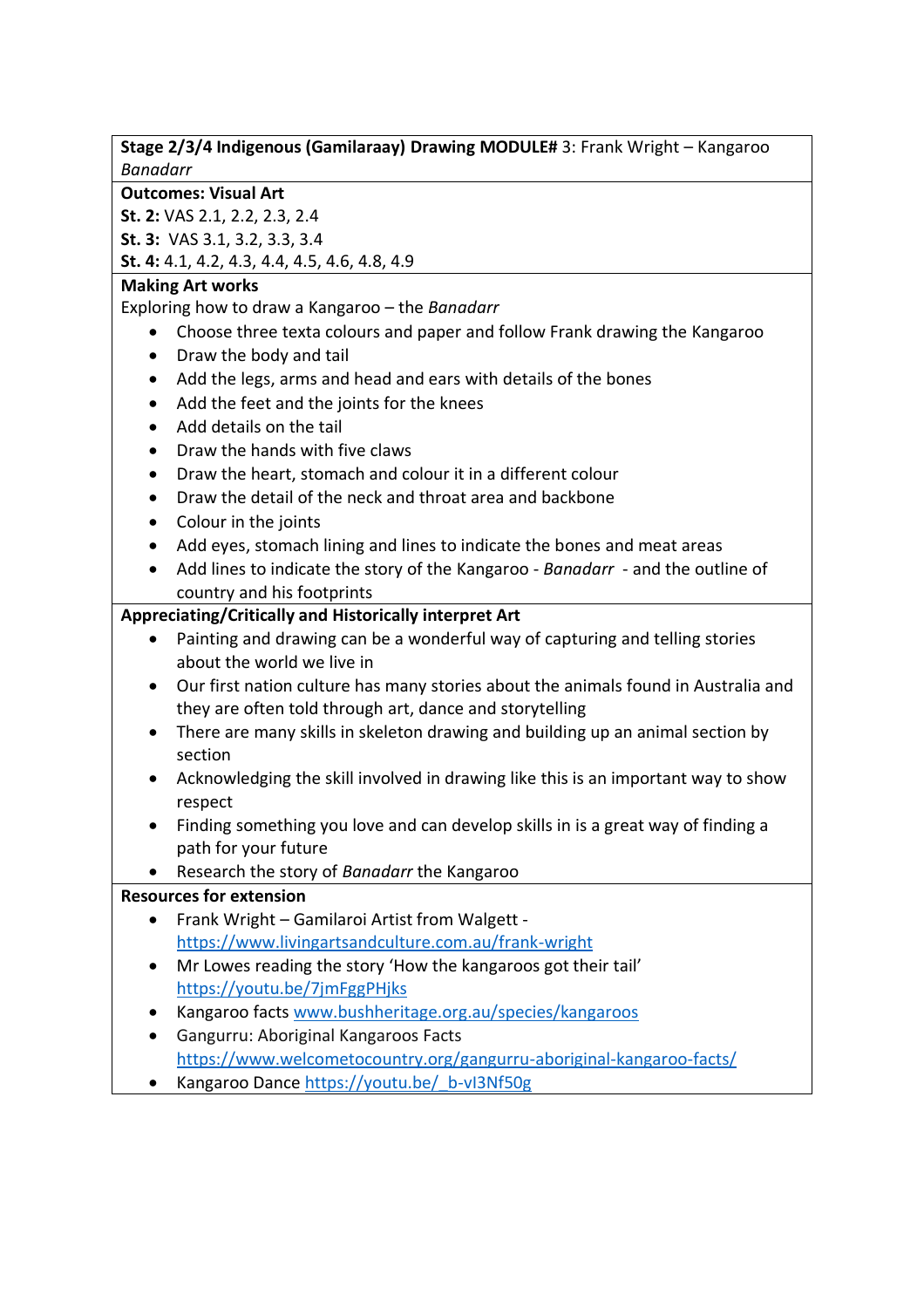**Stage 2/3/4 Indigenous (Gamilaraay) Drawing MODULE#** 4: Frank Wright – Dragonfly *Marrmannaa* 

#### **Outcomes: Visual Art**

**St. 2:** VAS 2.1, 2.2, 2.3, 2.4

**St. 3:** VAS 3.1, 3.2, 3.3, 3.4

**St. 4:** 4.1, 4.2, 4.3, 4.4, 4.5, 4.6, 4.8, 4.9

## **Making Art works**

Exploring how to draw a Dragonfly or *Marrmannaa*

- Choose three texta colours and paper and follow Frank drawing the Dragonfly or *Marrmannaa*
- Draw the outline of the body of the dragonfly
- Draw the tail and the eyes on the head
- Add the wings on both sides
- Come back to the head and draw the eyes and lines on the stomach area
- Get a new colour and draw the stomach and colour it in
- Draw the stomach lining with the original colour
- Put detail on the tail, wings and stomach

• Add lines to indicate the story of the Dragonfly and the river and its boundaries

## **Appreciating/Critically and Historically interpret Art**

- Frank shares his paintings of the platypus, emu, kangaroos, yellow belly, cod and the dragonfly on the toilet seat!
- Painting and drawing can be a wonderful way of capturing and telling stories about the world we live in
- Our first nation culture has many stories about the animals found in Australia and they are often told through art, dance and storytelling
- There are many skills in skeleton drawing and building up an animal section by section
- Acknowledging the skill involved in drawing like this is an important way to show respect
- Finding something you love and can develop skills in is a great way of finding a path for your future
- Research the story of *Marrmannaa* the Dragonfly

- Frank Wright Gamilaroi Artist from Walgett <https://www.livingartsandculture.com.au/frank-wright>
- Aboriginal Ear Health the dragonfly <https://youtu.be/jb9nL7VAIco>
- Dragonfly Art <https://youtu.be/4N-qcWyCue0>
- How to fold a dragonfly<https://youtu.be/zeBZ2PsSdDA>
- Dragonfly facts <https://en.wikipedia.org/wiki/Dragonfly>
- Symbolism of the dragonfly [https://www.dragonfly-site.com/meaning](https://www.dragonfly-site.com/meaning-symbolize.html)[symbolize.html](https://www.dragonfly-site.com/meaning-symbolize.html)
- Walgett Tower Art that Frank painted with one of his dragonflies on it <https://www.australiansiloarttrail.com/walgett>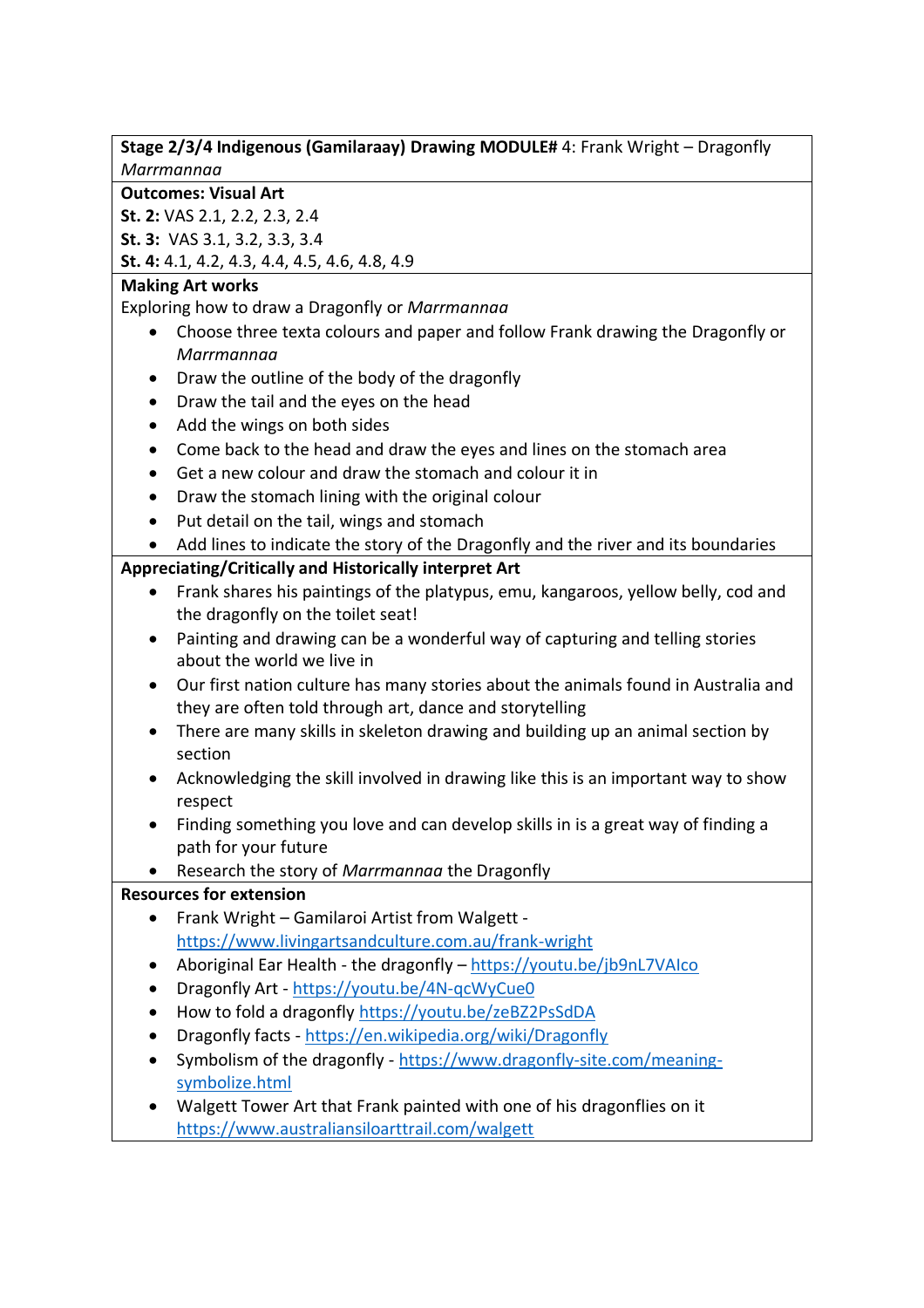**Stage 2/3/4 Indigenous (Gamilaraay) Drawing MODULE#** 5: Frank Wright – Crocodile

#### **Outcomes: Visual Art**

**St. 2:** VAS 2.1, 2.2, 2.3, 2.4

**St. 3:** VAS 3.1, 3.2, 3.3, 3.4

**St. 4:** 4.1, 4.2, 4.3, 4.4, 4.5, 4.6, 4.8, 4.9

#### **Making Art works**

Exploring how to draw a Crocodile

- Choose three texta colours and paper and follow Frank drawing the Crocodile
- Start with the body from the head to the tail, including his snout and teeth
- Draw the detail of the tail
- Draw the legs and arms
- Add the scales of the crocodile from the head to the tail
- Add the joints of his legs/arms
- Draw the shape of a woman inside the crocodile as in the Narran Lakes story.
- Draw an outline around the woman
- Add five claws and join the webs together on each leg/arm
- Add detail to the head including the eye
- Add the bones and the meat for each leg/arm, the body and the tail
- Add lines to indicate the story of the Crocodile and the outline of the river and its boundaries

## **Appreciating/Critically and Historically interpret Art**

- Frank shares his paintings of the platypus, emu, kangaroos, yellow belly, cod and the dragonfly on the toilet seat!
- Painting and drawing can be a wonderful way of capturing and telling stories about the world we live in
- Our first nation culture has many stories about the animals found in Australia and they are often told through art, dance and storytelling
- There are many skills in skeleton drawing and building up an animal section by section
- Acknowledging the skill involved in drawing like this is an important way to show respect
- Finding something you love and can develop skills in is a great way of finding a path for your future
- Research stories about Crocodiles
- Research the importance of the Narran Lakes to the Indigenous people of the North West region

- Frank Wright Gamilaroi Artist from Walgett <https://www.livingartsandculture.com.au/frank-wright>
- The origin of the Narran Lakes and the crocodiles [https://arrc.com.au/the-origin](https://arrc.com.au/the-origin-of-the-narran-lake-dharriwaa-creation-story/)[of-the-narran-lake-dharriwaa-creation-story/](https://arrc.com.au/the-origin-of-the-narran-lake-dharriwaa-creation-story/)
- Story of the Narran Lakes told by Aunty Brenda <https://nuwarra.weebly.com/dreamtime-water-stories.html>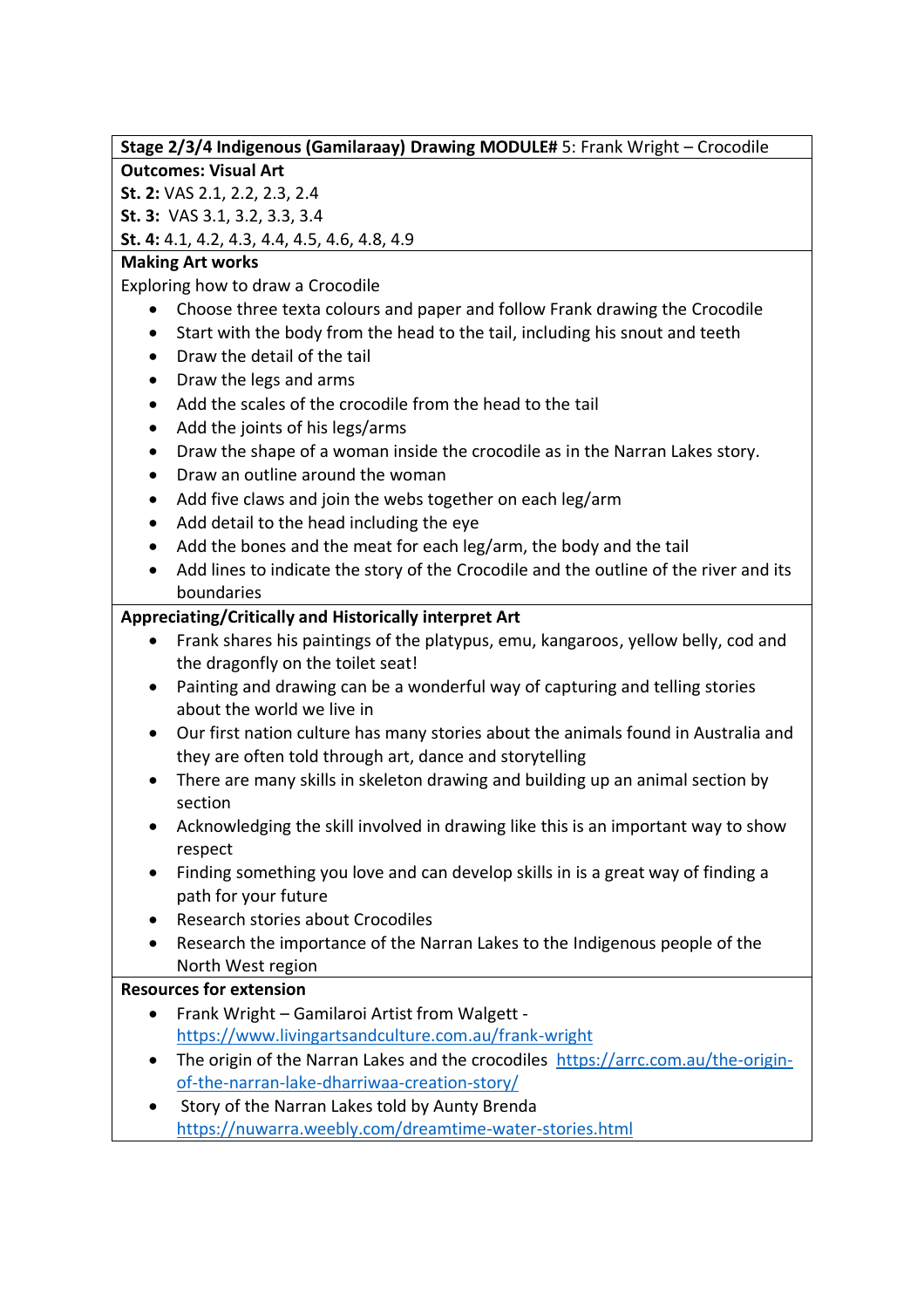- Narran Lakes where dreaming stories about crocodiles are found [https://www.environment.nsw.gov.au/topics/water/wetlands/internationally](https://www.environment.nsw.gov.au/topics/water/wetlands/internationally-significant-wetlands/narran-lake-nature-reserve)[significant-wetlands/narran-lake-nature-reserve](https://www.environment.nsw.gov.au/topics/water/wetlands/internationally-significant-wetlands/narran-lake-nature-reserve)
- Dreamtime story of the Crocodile by Big Al [https://www.vacca.org/page/get](https://www.vacca.org/page/get-involved/cultural-hub/video/kinder-dreaming-home_dreamtime-crocodile-story)[involved/cultural-hub/video/kinder-dreaming-home\\_dreamtime-crocodile-story](https://www.vacca.org/page/get-involved/cultural-hub/video/kinder-dreaming-home_dreamtime-crocodile-story)
- Freshwater Crocodile facts [http://animalia.bio/freshwater](http://animalia.bio/freshwater-crocodile#:~:text=%20Fun%20Facts%20for%20Kids%20%201%20On,the%20strongest%20of%20all%20living%20animals.%20More%20)[crocodile#:~:text=%20Fun%20Facts%20for%20Kids%20%201%20On,the%20strong](http://animalia.bio/freshwater-crocodile#:~:text=%20Fun%20Facts%20for%20Kids%20%201%20On,the%20strongest%20of%20all%20living%20animals.%20More%20) [est%20of%20all%20living%20animals.%20More%20](http://animalia.bio/freshwater-crocodile#:~:text=%20Fun%20Facts%20for%20Kids%20%201%20On,the%20strongest%20of%20all%20living%20animals.%20More%20)
- Frank paints the Crocodile story of Narran Lakes for Moorambilla [https://moorambilla.com/news/the-dance-of-the-animal-collaboration-on-site-in](https://moorambilla.com/news/the-dance-of-the-animal-collaboration-on-site-in-view/)[view/](https://moorambilla.com/news/the-dance-of-the-animal-collaboration-on-site-in-view/)
- Narran Lakes inspires Moorambilla [https://moorambilla.com/news/narran-lakes](https://moorambilla.com/news/narran-lakes-legends-inspire-moorambilla-artists/)[legends-inspire-moorambilla-artists/](https://moorambilla.com/news/narran-lakes-legends-inspire-moorambilla-artists/)
- 2015 Moorambilla program [https://moorambilla.com/news/moorambilla-2015-](https://moorambilla.com/news/moorambilla-2015-10th-gala-concert-program/) [10th-gala-concert-program/](https://moorambilla.com/news/moorambilla-2015-10th-gala-concert-program/)
- *Yanaya* By Andrew Howes, sung by the Song Company about the river [https://www.dropbox.com/s/hr9dqve383qd1o0/TheSongCompanyLIVE-](https://www.dropbox.com/s/hr9dqve383qd1o0/TheSongCompanyLIVE-TheConcordofStrangers-AndrewHowes-Yanaya.mp3?dl=0)[TheConcordofStrangers-AndrewHowes-Yanaya.mp3?dl=0](https://www.dropbox.com/s/hr9dqve383qd1o0/TheSongCompanyLIVE-TheConcordofStrangers-AndrewHowes-Yanaya.mp3?dl=0)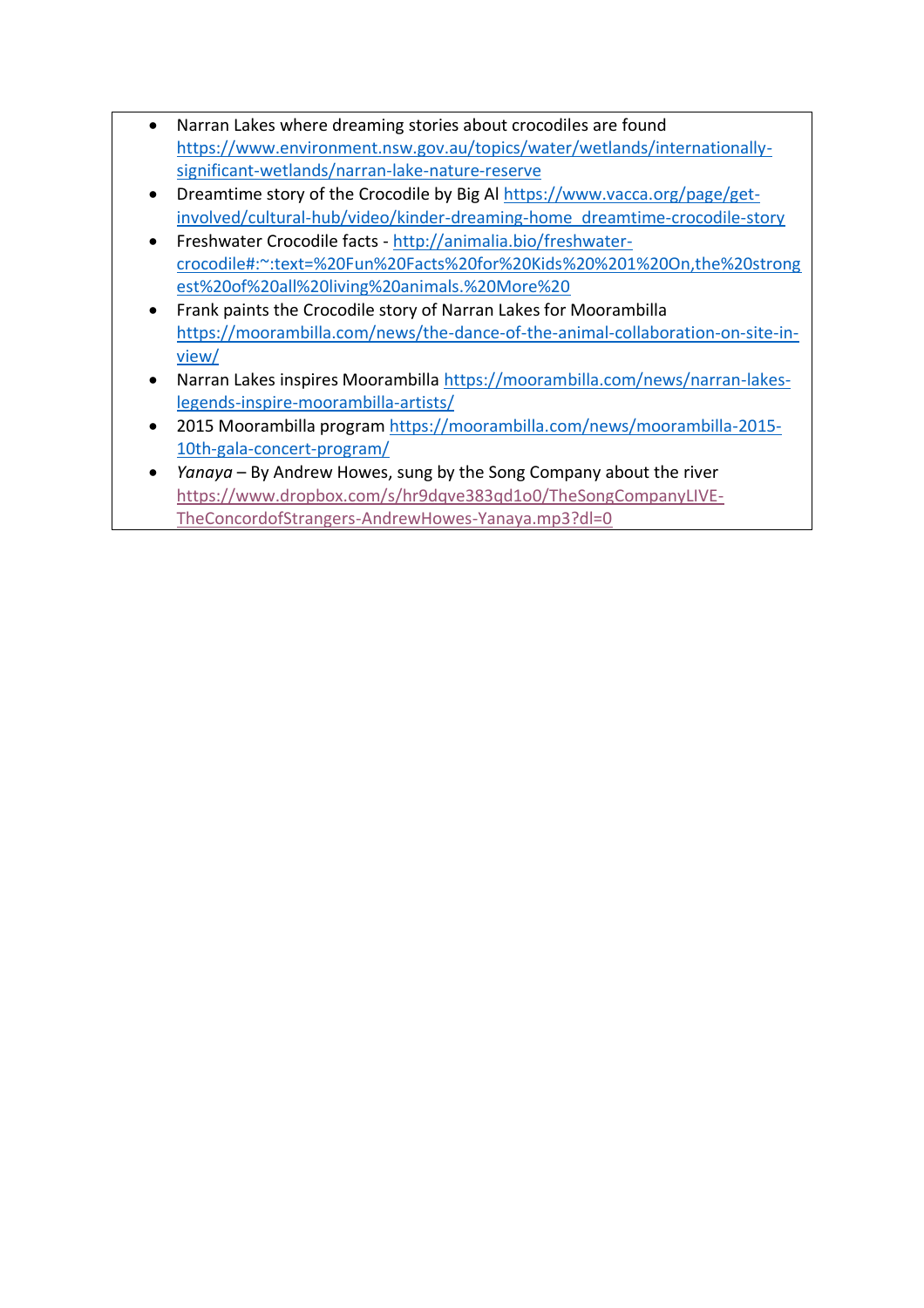#### **Stage 2/3/4 Indigenous (Gamilaraay) Drawing MODULE#** 6: Frank Wright – Pelican *Guliyaali*

#### **Outcomes: Visual Art**

**St. 2:** VAS 2.1, 2.2, 2.3, 2.4

**St. 3:** VAS 3.1, 3.2, 3.3, 3.4

**St. 4:** 4.1, 4.2, 4.3, 4.4, 4.5, 4.6, 4.8, 4.9

## **Making Art works**

Exploring how to draw a Pelican or *Guliyaali*

- Choose three texta colours and paper and follow Frank drawing a Pelican
- Draw his neck and body and separate the areas
- Draw his head and beak and bill area
- Draw in his backbone and mark the bones
- Draw his legs and add the joints for his knees
- Draw the stomach and colour it in with a different colour
- Draw another line along his back and mark the bones of the wing
- Line the stomach with a different colour
- Draw the bones and meat area
- Add the bones and meat of the neck area
- Add feet with three claws and webbing
- Add the bones and meat of the legs and colour in the joints
- Add details of the head, and add a fish to the bill
- Add lines to indicate the story of the Pelican *Guliyaali*, the river and its boundary lines and the water holes where he hunts for fish

## **Appreciating/Critically and Historically interpret Art**

- Painting and drawing can be a wonderful way of capturing and telling stories about the world we live in
- Our first nation culture has many stories about the animals found in Australia and they are often told through art, dance and storytelling
- There are many skills in skeleton drawing and building up an animal section by section
- Acknowledging the skill involved in drawing like this is an important way to show respect
- Finding something you love and can develop skills in is a great way of finding a path for your future
- Research the story of *Guliyaali* the Pelican

- Frank Wright Gamilaroi Artist from Walgett <https://www.livingartsandculture.com.au/frank-wright>
- Story of the Pelican *Guliyaali* [https://www.kullillaart.com.au/dreamtime](https://www.kullillaart.com.au/dreamtime-stories/Goolay-Yali-the-Pelican)[stories/Goolay-Yali-the-Pelican](https://www.kullillaart.com.au/dreamtime-stories/Goolay-Yali-the-Pelican)
- Story of *Borun* the Pelican [https://www.deadlystory.com/page/aboriginal-country](https://www.deadlystory.com/page/aboriginal-country-map/Aboriginal_Country_Completed/gunaikurnai/totems)[map/Aboriginal\\_Country\\_Completed/gunaikurnai/totems](https://www.deadlystory.com/page/aboriginal-country-map/Aboriginal_Country_Completed/gunaikurnai/totems)
- Story of the first man and woman as told in language <https://youtu.be/AeQ1anZXC9I>
- Australian Pelican<https://www.birdlife.org.au/bird-profile/australian-pelican>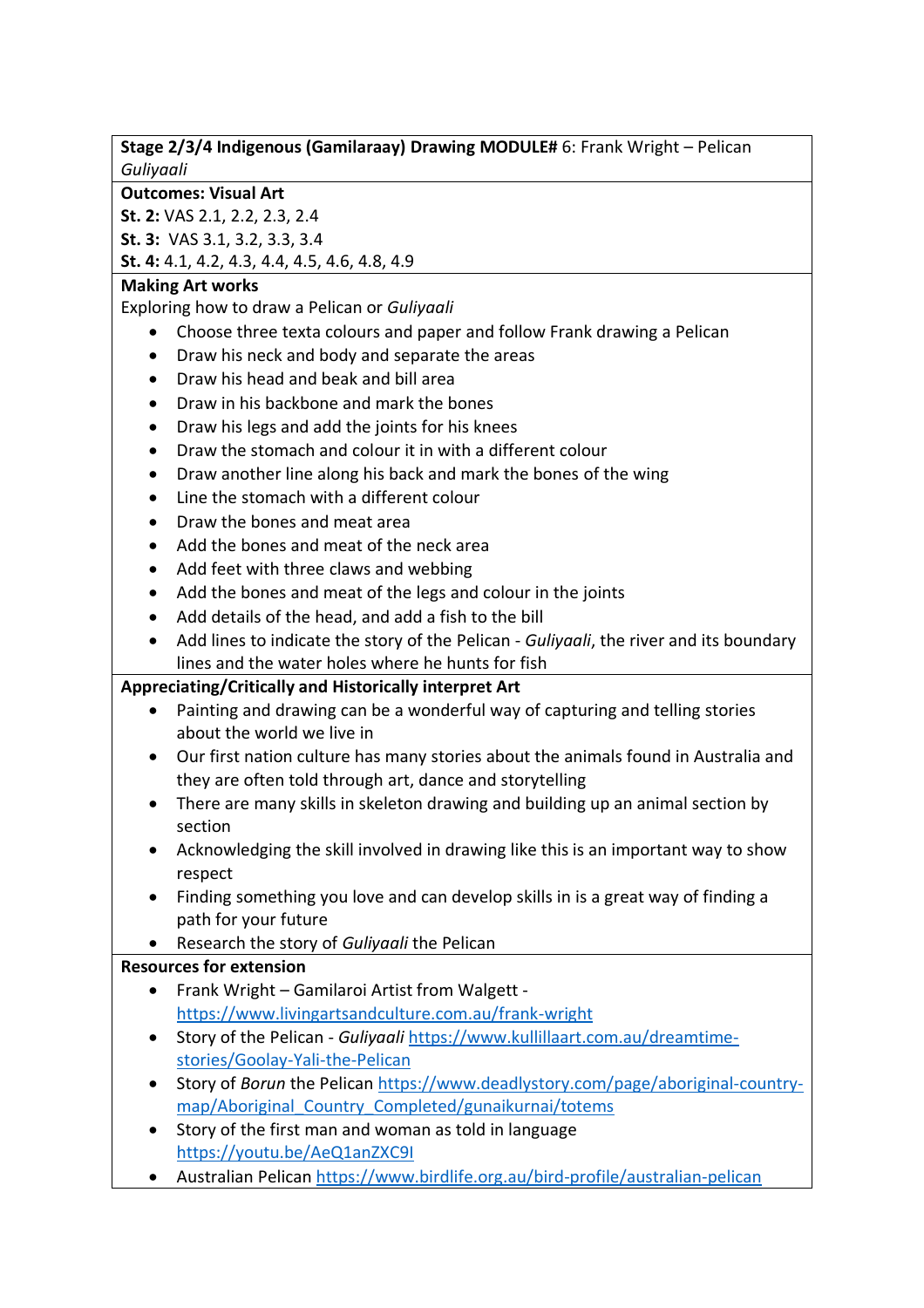- Interesting facts about Pelicans [https://www.thoughtco.com/facts-about-pelicans-](https://www.thoughtco.com/facts-about-pelicans-130588)[130588](https://www.thoughtco.com/facts-about-pelicans-130588)
- *Storm Boy* a story about a boy and his pelican [https://en.wikipedia.org/wiki/Storm\\_Boy\\_%28novel%29](https://en.wikipedia.org/wiki/Storm_Boy_%28novel%29)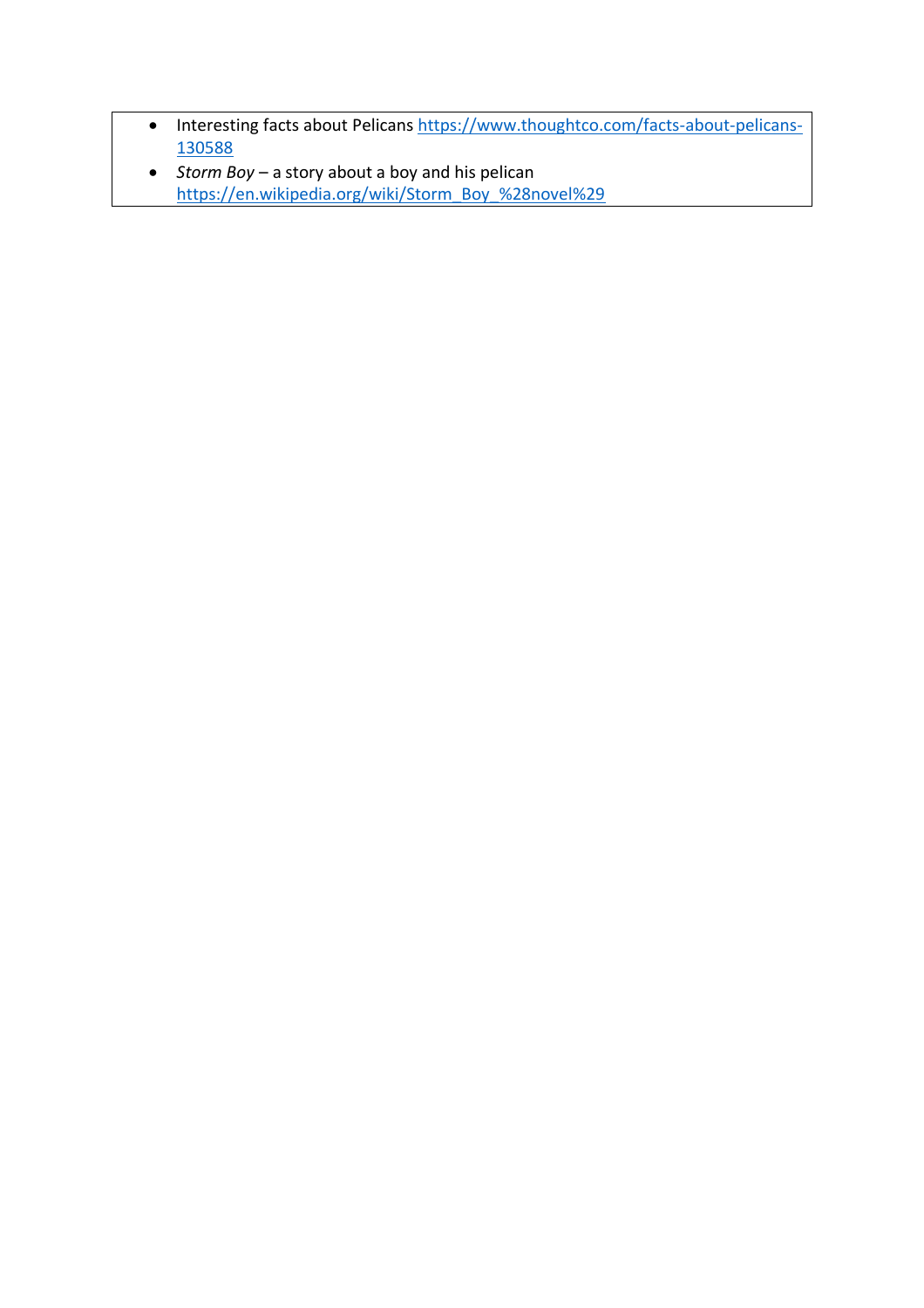| <b>Visual Arts</b>  | Stage 2                                | Stage 3                              |
|---------------------|----------------------------------------|--------------------------------------|
| <b>Making</b>       | <b>VAS2.1</b>                          | <b>VAS3.1</b>                        |
|                     | Represents the                         | Investigates subject matter in an    |
|                     | qualities of experiences               | attempt to represent likenesses of   |
|                     | and things that are                    | things in the world.                 |
|                     | interesting or beautiful by choosing   |                                      |
|                     | among aspects of subject matter.       |                                      |
|                     | <b>VAS2.2</b>                          | <b>VAS3.2</b>                        |
|                     | Uses the forms to suggest the          | Makes artworks for                   |
|                     | qualities of subject matter.           | different audiences                  |
|                     |                                        | assembling materials in a variety of |
|                     |                                        | ways.                                |
| <b>Appreciating</b> | <b>VAS2.3</b>                          | <b>VAS3.3</b>                        |
|                     | Acknowledges that                      | Acknowledges that                    |
|                     | artists make artworks                  | audiences respond in                 |
|                     | for different reasons                  | different ways to                    |
|                     | and that various                       | artworks and that there              |
|                     | interpretations are possible.          | are different opinions               |
|                     |                                        | about the value of artworks.         |
|                     | <b>VAS2.4</b>                          | <b>VAS3.4</b>                        |
|                     | Identifies connections between         | Communicates about                   |
|                     | subject matter in artworks and what    | the ways in which subject matter is  |
|                     | they refer to, and appreciates the use | represented in artworks.             |
|                     | of particular techniques.              |                                      |

| <b>Visual Arts</b> |                                                                                                                                                  |                                                                                                                 |                                                                                                                                                                            |                                                                                                                                                                           |
|--------------------|--------------------------------------------------------------------------------------------------------------------------------------------------|-----------------------------------------------------------------------------------------------------------------|----------------------------------------------------------------------------------------------------------------------------------------------------------------------------|---------------------------------------------------------------------------------------------------------------------------------------------------------------------------|
| Making             | VAES <sub>1.1</sub><br>Makes simple<br>pictures<br>and other kinds of<br>artworks about<br>things and<br>experiences.                            | <b>VAS1.1</b><br>Makes artworks in a<br>particular way about<br>experiences of real<br>and imaginary<br>things. | <b>VAS2.1</b><br>Represents the<br>qualities of<br>experiences<br>and things that are<br>interesting or<br>beautiful by<br>choosing among<br>aspects of subject<br>matter. | <b>VAS3.1</b><br>Investigates subject<br>matter in an attempt<br>to represent<br>likenesses of things<br>in the world.                                                    |
|                    | VAES <sub>1.2</sub><br>Experiments with a<br>range of media in<br>selected forms.                                                                | <b>VAS1.2</b><br>Uses the forms to<br>make artworks<br>according to varying<br>requirements                     | VAS2.2<br>Uses the forms to<br>suggest the qualities<br>of subject matter.                                                                                                 | VAS3.2<br>Makes artworks for<br>different audiences<br>assembling<br>materials in a variety<br>of ways.                                                                   |
| Appreciating       | VAES <sub>1.3</sub><br>Recognises some of<br>the qualities of<br>different artworks<br>and<br>begins to realise that<br>artists make<br>artworks | <b>VAS1.3</b><br>Realises what artists<br>do, who they are<br>and what they make.                               | VAS2.3<br>Acknowledges that<br>artists make<br>artworks<br>for different reasons<br>and that various<br>interpretations are<br>possible.                                   | VAS3.3<br>Acknowledges that<br>audiences respond<br>in<br>different ways to<br>artworks and that<br>there<br>are different<br>opinions<br>about the value of<br>artworks. |